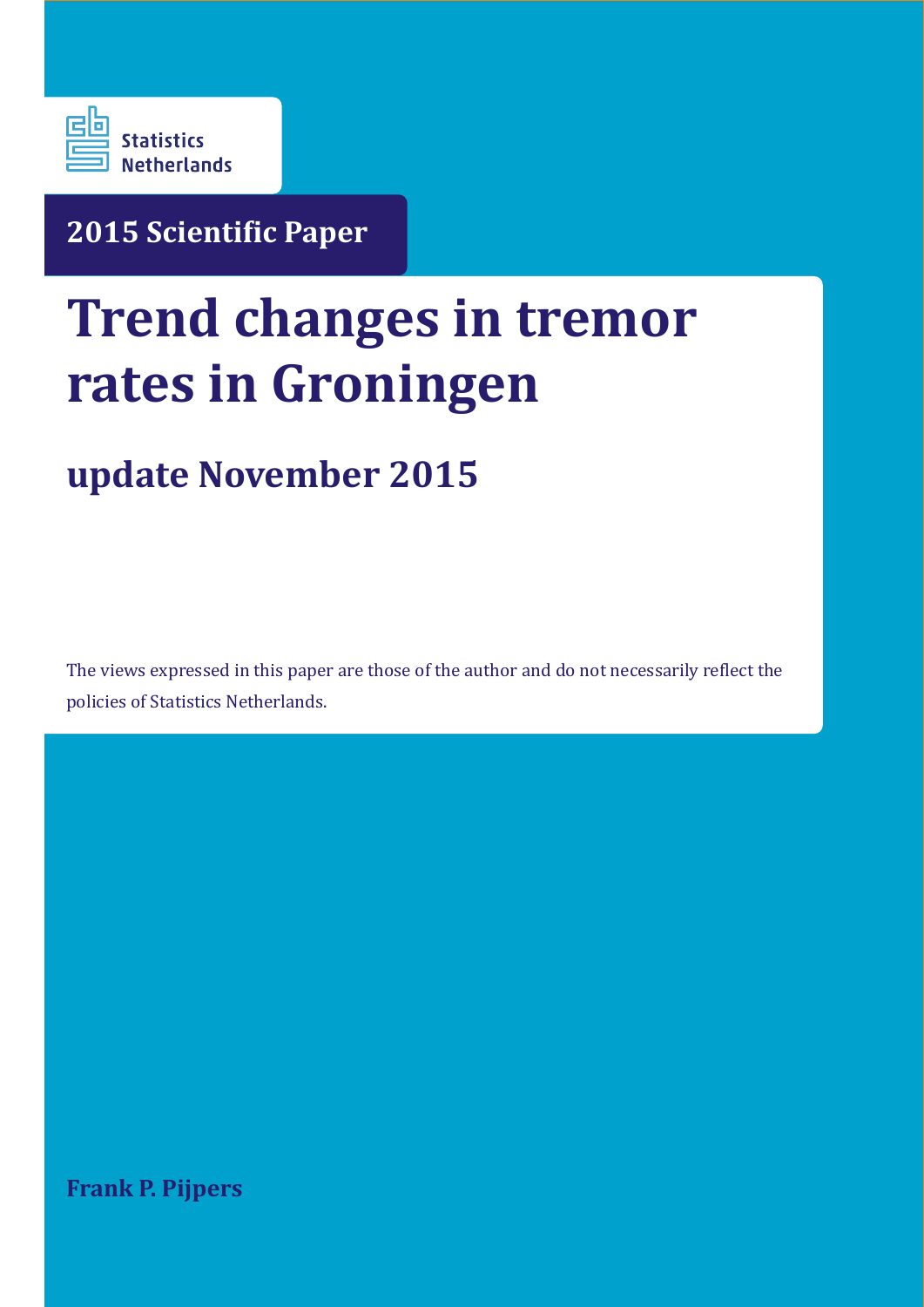### **Contents**

#### **1 Introduction 4**

#### **2 Background 5**

- 2.1 The earthquake data 5
- 2.2 Monte Carlo simulations 9
- 2.3 Null-hypothesis I: homogeneous and stationary process 10
- 2.4 Null-hypothesis II: non-homogeneous and stationary process 11
- 2.5 Null-hypothesis III: non-homogeneous and exponentially increasing process 12
- 2.6 Null-hypothesis IV: non-homogeneous and non-exponential time increasing process 13
- 2.7 Null-hypothesis V: non-homogeneous and exponential time increasing process except for zone central 14

#### **3 The inluence of incompleteness 15**

- 3.1 excluding tremors with magnitudes below 1 15
- 3.2 excluding tremors with magnitudes below 1.5 16
- **4 The inluence of aftershocks 17**
- **5 Conclusions 19**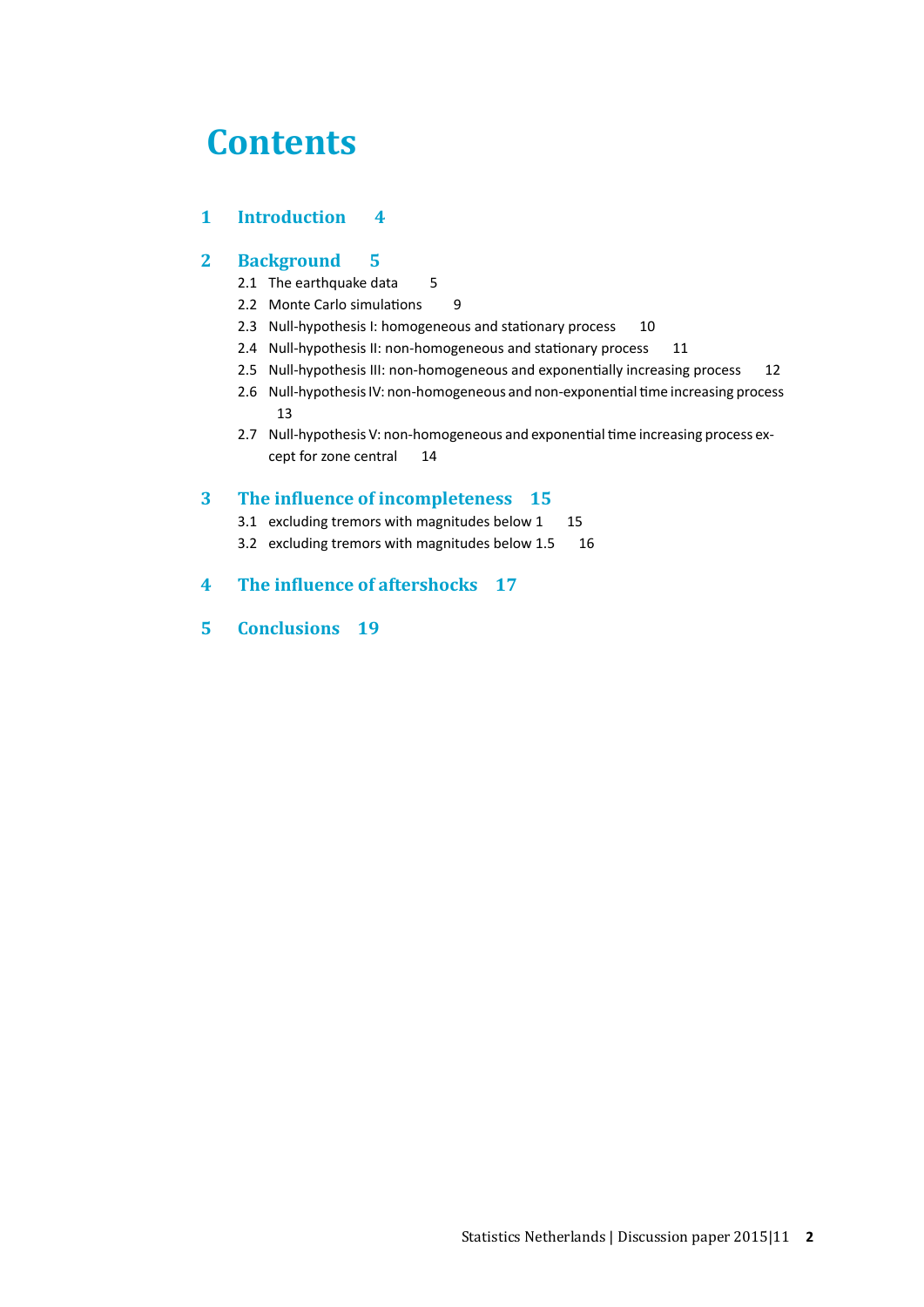#### **Nederlands**

**Deze rapportage behelst een uitbreiding van onderzoek dat is uitgevoerd in het kader van fase 0 van een onderzoeksproject door het CBS in opdracht van Staatstoezicht op de Mijnen (SodM). Dit onderzoek is ten behoeve van een statistische onderbouwing van het meet- en regelprotocol voor gasexploitatie in de provincie Groningen, met in fase 0 in het bijzonder de aandacht gericht op de meetbaarheid van het effect dat het sterk reduceren van productie in delen van het gasveld gehad kan hebben op bodemdaling en aardbevingen in het betreffende gebied.**

**Uit de analyse beschreven in rapport 1, en bevestigd in updates in Mei en November 2015 gebruikmakend van een langere reeks GPS gegevens, blijkt dat ongeveer 9 weken nadat de productie sterk was gereduceerd er een statistisch significante trendwijziging is opgetreden in de lineaire component van de bodemdaling. De dalingssnelheid is een factor** 2.8 **lager na de trendwijziging, die optreedt tussen ongeveer 15 Maart en 4 April 2014, vergeleken bij de periode daar direct aan voorafgaand. De trendwijziging kan zich geleidelijk gemanifesteerd hebben over een periode van enkele weken, en er is daarom een onzekerheid van ruwweg een week of twee over de centrale datum van deze overgang ((Pijpers, 2014), (Pijpers and van der Laan, 2015a), (Pijpers and van der Laan, 2015b)).**

**In deze update ligt de aandacht op een analyse van de tijden en locaties van aardbevingen die worden gerapporteerd door het Koninklijk Nederlands Meteorologisch Instituut (KNMI) gebaseerd op hun analyses van de gegevens verzameld door het netwerk van seismometers dat het KNMI beheert. Met behulp van een Monte Carlo analyse kan worden bepaald dat het aantal aardbevingen in het centrale deel van het veld na 23 Maart statistisch significant lager is dan het zou zijn geweest wanneer de trend van de periode daarvoor zou zijn voortgezet. Deze analyse is een uitbreiding van het onderzoek eerst gerapporteerd in 2014 met een update in Mei 2015 in de zin dat aardbevingen tot midden Oktober 2015 in de catalogus van het KNMI zijn meegenomen in de analyse.**

**Het uitgangspunt voor deze analyse is om zoveel mogelijk data gedreven te zijn en onafhankelijk van modellen. Dit betekent dat op basis van uitsluitend de analyse die hier wordt gepresenteerd een direct causaal verband tussen productievariaties en frequentie van bevingen noch aangetoond, noch verworpen kan worden.**

#### **English**

**This report extends earlier research, reported in December 2014, that has been carried out within phase 0 of a research project being carried out by Statistics Netherlands and commissioned by State Supervision of Mines (SodM). This research is part of the underpinning of the statistical methods employed to support the protocol for measurement and regulation of the production of natural gas in the province of Groningen. In phase 0 the particular focus was on the measurability of the effect that the strong reduction of production in part of the field may have had on the ground subsidence and earthquakes in and around that region.**

**From the analysis described in report 1, and confirmed in updates in May and November 2015 in which a longer GPS time series is used, it can be determined that some 9 weeks after the strong reduction in production, there has been a significant change in the linear component of the rate of ground subsidence. The speed of subsidence is a factor of** 2.8 **lower after the break in the trend, between about March and April 4 2014, compared to the period directly previous**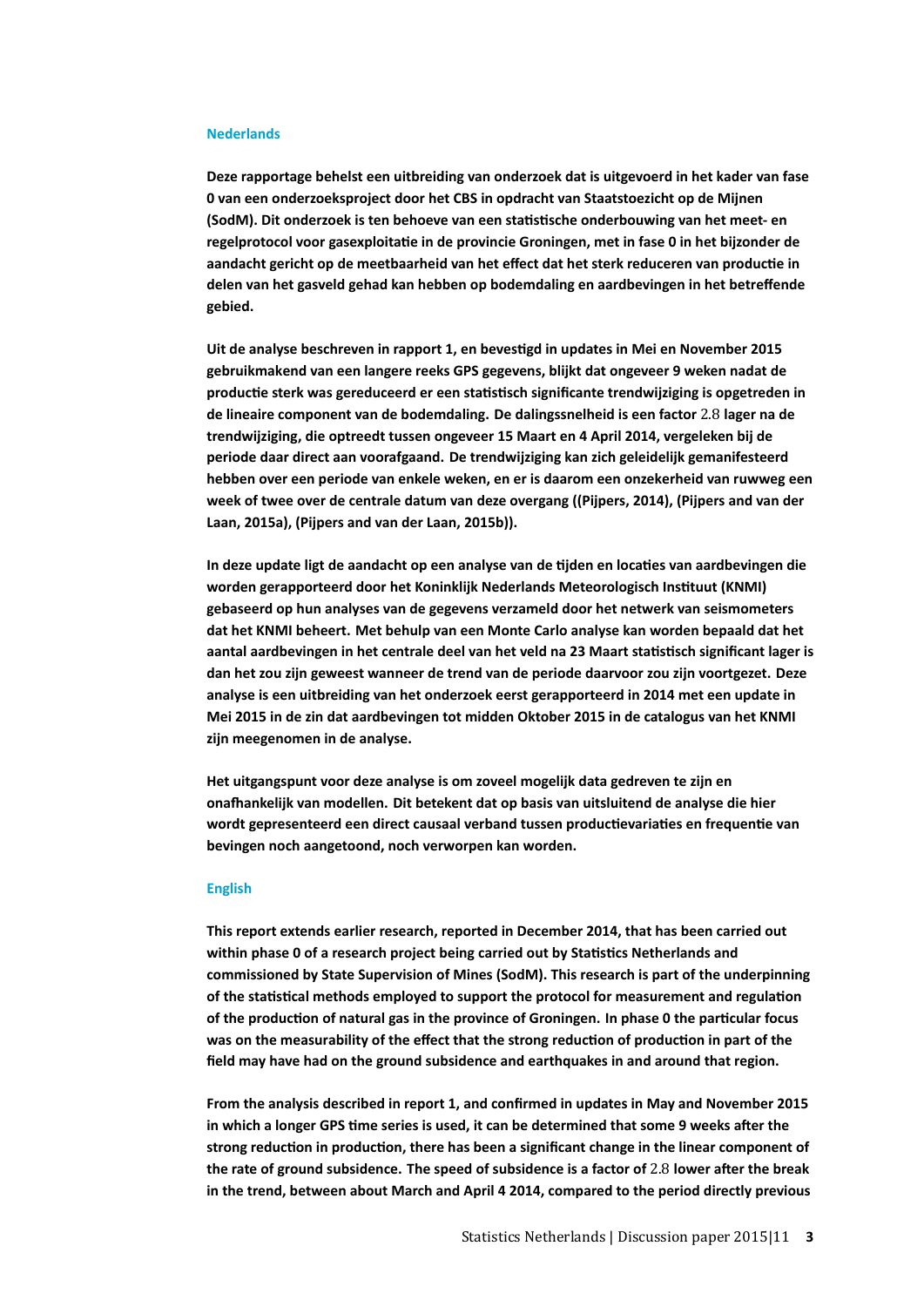**to that date. The changeover in the trend of ground subsidence can have become manifest gradually over a period of several weeks, which implies that the central date of the transition is also uncertain by roughly a week or two ((Pijpers, 2014), (Pijpers and van der Laan, 2015a), (Pijpers and van der Laan, 2015b)).**

**In this update, the focus is on an analysis of the times and locations of earthquakes as reported by the Royal Netherlands Meteorological Institute (KNMI) based on their processing of the network of seismometers that they manage. A Monte Carlo analysis is employed to demonstrate that the rate at which earthquakes occur in the central production field, after March 23 2014 is significantly lower than would be expected under a null hypothesis that the rate follows the same trend as before that date. This analysis is an update of the reports of December 2014 and May 2015 in the sense that it uses earthquake data recorded by the KNMI up to mid-October 2015.**

**This analysis was purposely set up to be data driven and as much as feasible to remain model-independent. The consequence of this is that on the basis of the analysis presented here by itself, a direct causal relationship between production variations and the frequency of tremors can neither be proved nor disproved.**

### **1 Introduction**

For some decades earthquakes of modest magnitudes have occurred in the Groningen gas field. It is recognized that these events are induced by the production of gas from the field. Following an  $M_L = 3.6$  event near Huizinge, and the public concern that this raised, an extensive study program has started into the understanding of the hazard and risk due to gas production-induced earthquakes.

A protocol needs to be established with the aim of mitigating these hazards and risks by adjusting the production strategy in time and space. In order to implement this regulation protocol and adaptively control production it is necessary to also measure the effects on subsidence and earthquakes to provide the necessary feedback.

The causality of the earthquakes induced by gas production is likely to be through the interaction of compaction of the reservoir rock with existing faults and differentiated geology of the subsurface layers. The ground subsidence occurs because with the extraction of gas, pressure support decreases in the layer from which the gas is extracted. The weight of overlying layers then compacts that extraction layer until a new pressure equilibrium can be established. The technical addendum to the winningsplan Groningen 2013 "Subsidence, Induced Earthquakes and Seismic Hazard Analysis in the Groningen Field" ((Nederlandse Aardolie Maatschappij BV, 2013)) discusses all of these aspects in much more detail.

The seismic network of the KNMI has been in operation for some decades, and detailed reporting on and (complete) data for earthquakes in the Groningen region are available from 1991 onwards. The locations of all earthquakes in the region are shown in fig. 1.1, together with the locations of the gas production clusters. Also indicated are the boundaries of the regions for which the earthquake rates are determined in this report.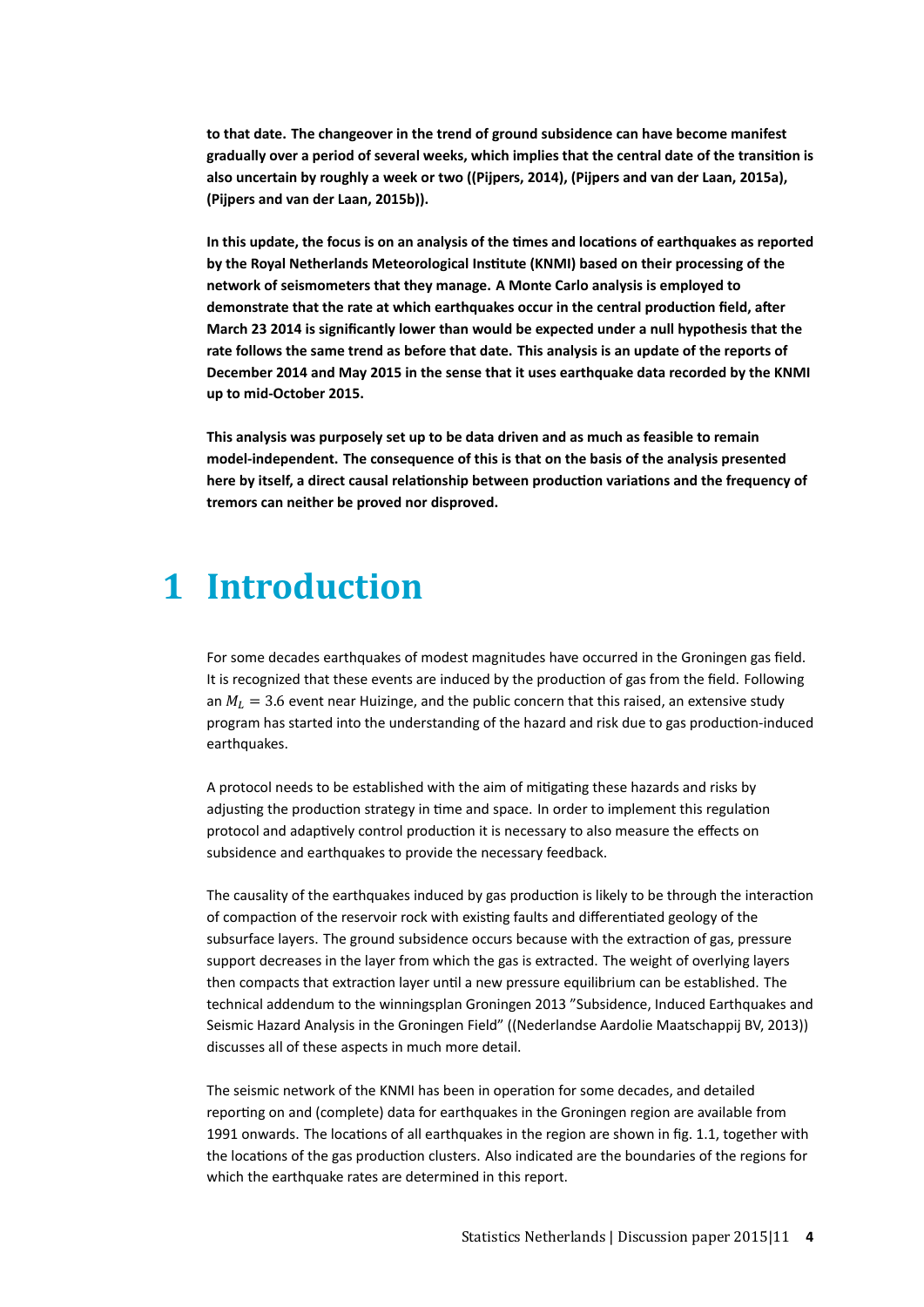**Figure 1.1 The locations of earthquakes as reported by the KNMI. The red squares are locations of the production clusters, some of which are identiied by name. The purple ellipse `zone large' demarks the reference area for earthquake rates. The red and green smaller ellipses (central and SW respectively) mark the two regions of interest also reported on in previous reports. The yellow ellipse (SE) is an additional region considered in this report. The production ield is also shown in dark gray, overplotted on a map of the region**



In this technical report, the available earthquake data are examined for a signature of changes in rates. The analysis procedure is presented as well as the conclusions one can draw from this phase of the research project.

### **2 Background**

#### **2.1 The earthquake data**

The available earthquake dataset contains in total 1195 events recorded after 1 Jan. 1991 up to 22 Apr. 2015. Of these, there are 816 that are located within the zone indicated as 'zone large' in fig. 1.1. An earthquake magnitude and time of event as well as the KNMI's present best estimate of the longitude-latitude position is available for each of the earthquakes. The KNMI has indicated that the network of seismometers was designed to be complete in terms of both detection and localisation of earthquakes in the Groningen region above magnitudes of 1.5. Above magnitude 1.0 the detection is fairly secure, but the localisation may be more problematic. An upgrade to the network of seismometers is in the process of being implemented which should push down these limiting magnitudes for completeness and localisation. This may also have consequences for analyses such as these, because a better detection rate will imply that more will be recorded in the catalog which is only an apparent increase in the rate of tremors. The current network was only fully operational from 1995 onwards. This means that in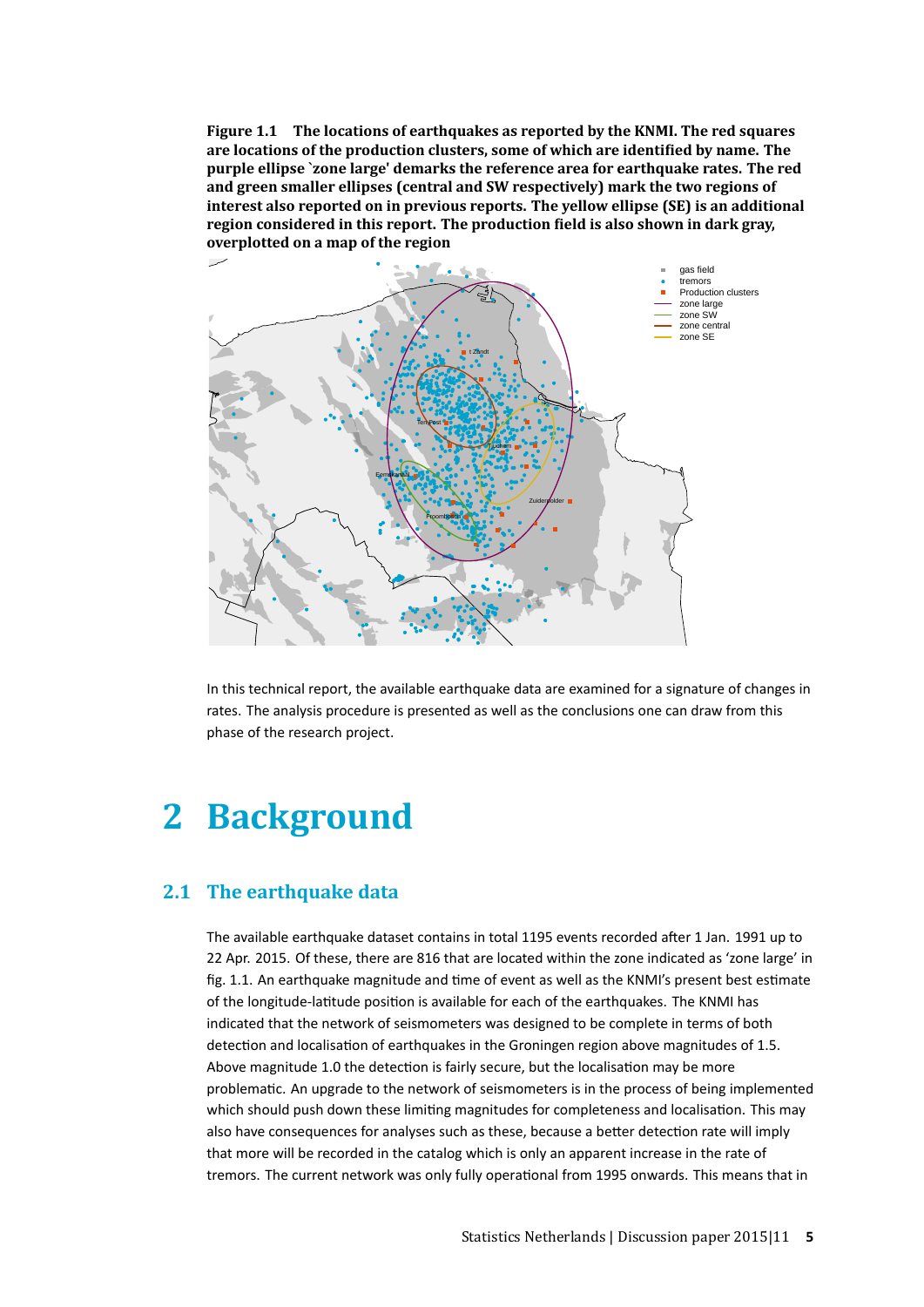**Figure 2.1 The logarithmic cumulative magnitude distribution of earthquakes for all earthquakes in the set. The red line is a linear function with a slope of -1 consistent with the value reported elsewhere ((Dost, B., Goutbeek, F., van Eck, T., Kraaijpoel, D., 2012)). 95% conidence intervals are indicated under the assumption that the underlying process obeys Poisson statistics.**



order to ensure a reasonably uniform quality of the catalog, it is preferable to exclude all data from before Jan. 1 1995. With this restriction in time, there are data on 1071 earthquakes available. Of these, there are 779 within the large ellipse shown in fig. 1.1.

It is evident from fig. 1.1 that the distribution of events is not uniform over the area under consideration. It is also known that the distribution function of earthquakes is not uniform as a function of magnitude. For all 1071 quakes the distribution is shown in fig. 2.1. The way in which this is plotted is in a cumulative form: all earthquakes with a magnitude above a lower limit are counted and the base-10 logarithm of that count is shown as a function of the lower limiting magnitude. As this limiting magnitude increases there are fewer and fewer earthquakes with magnitudes above that limit, so this is a cumulative distribution function (or cdf) when reading the figure from right to left. This is a commonly used way to represent earthquakes in the field, known as frequency-magnitude or Gutenberg-Richter plot. The horizontal lines indicate margins of 95% confidence under the assumption that within each interval of the cumulative distribution in quake magnitude the value obeys Poisson statistics. The statistics of induced earthquakes is not well known, which implies that using margins of confidence from a particular probability distribution function such as the Poisson distribution may well be inappropriate. Towards higher values of the lower limiting magnitude, the margins of uncertainty become larger because there are fewer events on which to build the statistics.

Also shown in fig. 2.1 is a linear function with a slope of −1 in accordance with the results of (Dost, B., Goutbeek, F., van Eck, T., Kraaijpoel, D., 2012) and an offset selected to match the range  $1.1 < M<sub>L</sub> < 3.1$ . This shows that the slope of the distribution function appears to be constant over this range. For lower limiting magnitudes the distribution function is systematically lower than the straight line. The apparent 'deficit' of earthquakes with very low magnitudes is known to be indicative of the limitations of the sensitivity of the seismometer network. If tremors of such small magnitudes occur too far away from any of the seismometers in the network the signal becomes indistinguishable from noise or cannot be located with sufficient accuracy. For tremors with magnitudes below about 1.0 the 'missing' smaller earthquakes or tremors probably do occur but the detection of such events is no longer complete. The KNMI may use a higher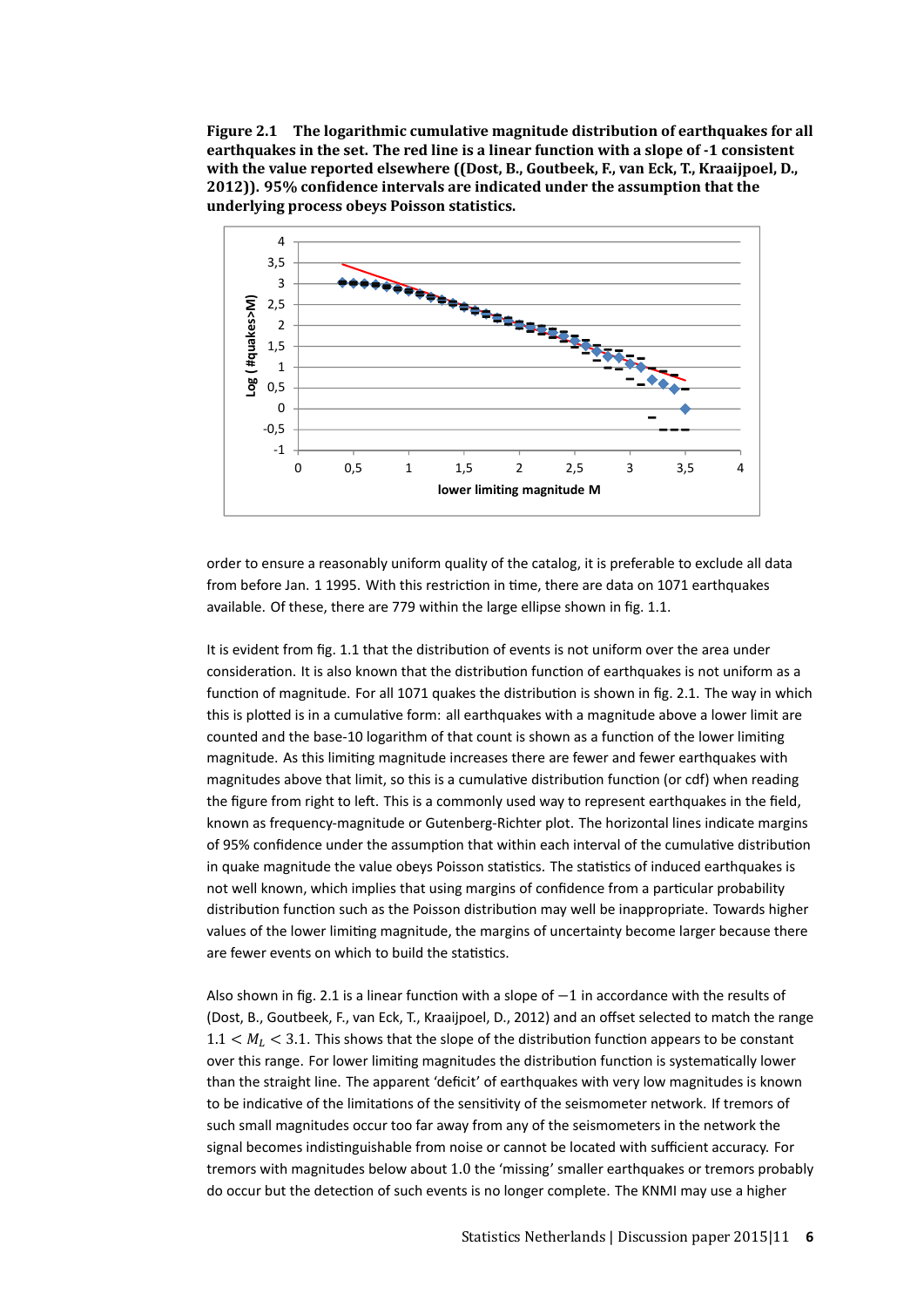**Figure 2.2 The logarithmic cdf-s of earthquakes for a selection of the 8 consecutive subsets, only every second set is shown for clarity. Upper panel: before normalization, lower panel: after normalization.**



value than this lower limit, such as 1.5, when taking into account not only the magnitude as is done here but also an accurate localisation of the events, which requires that a positive detection is available from at least 3 seismic wells in order to carry out the triangulation.

The catalog of quake events is likely also to contain events that are aftershocks. This means that some fraction of events has not occurred completely independently from preceding ones which implies that it is inappropriate to assume Poissonian statistics. This is considered in more detail in section 4.

Further, in the strict sense a Poissonian process should be stationary in time, although if the change in the time parameter of the process is very slow a separation of time scales may allow modelling as a succession of Poisson processes with different time parameters. If the quakes were due to a stationary stochastic process this implies that if the dataset were to be divided into subsets that are equal in length of time, the number of quakes in each subset should not show any significant difference. To test the assumption, the dataset is divided into eight equal sections, and the logarithmic cdf is determined separately for each subset, numbered consecutively from 1 to 8. The resulting cdf-s are shown only for all the even numbered subsets to avoid overcrowding the plot. A similar plot for the odd numbered subsets would be much the same. Subdividing the dataset into a larger or smaller numbers of subsets has also been tested, which confirms that this behaviour does not depend on the precise boundaries between the divisions or the number of divisions used.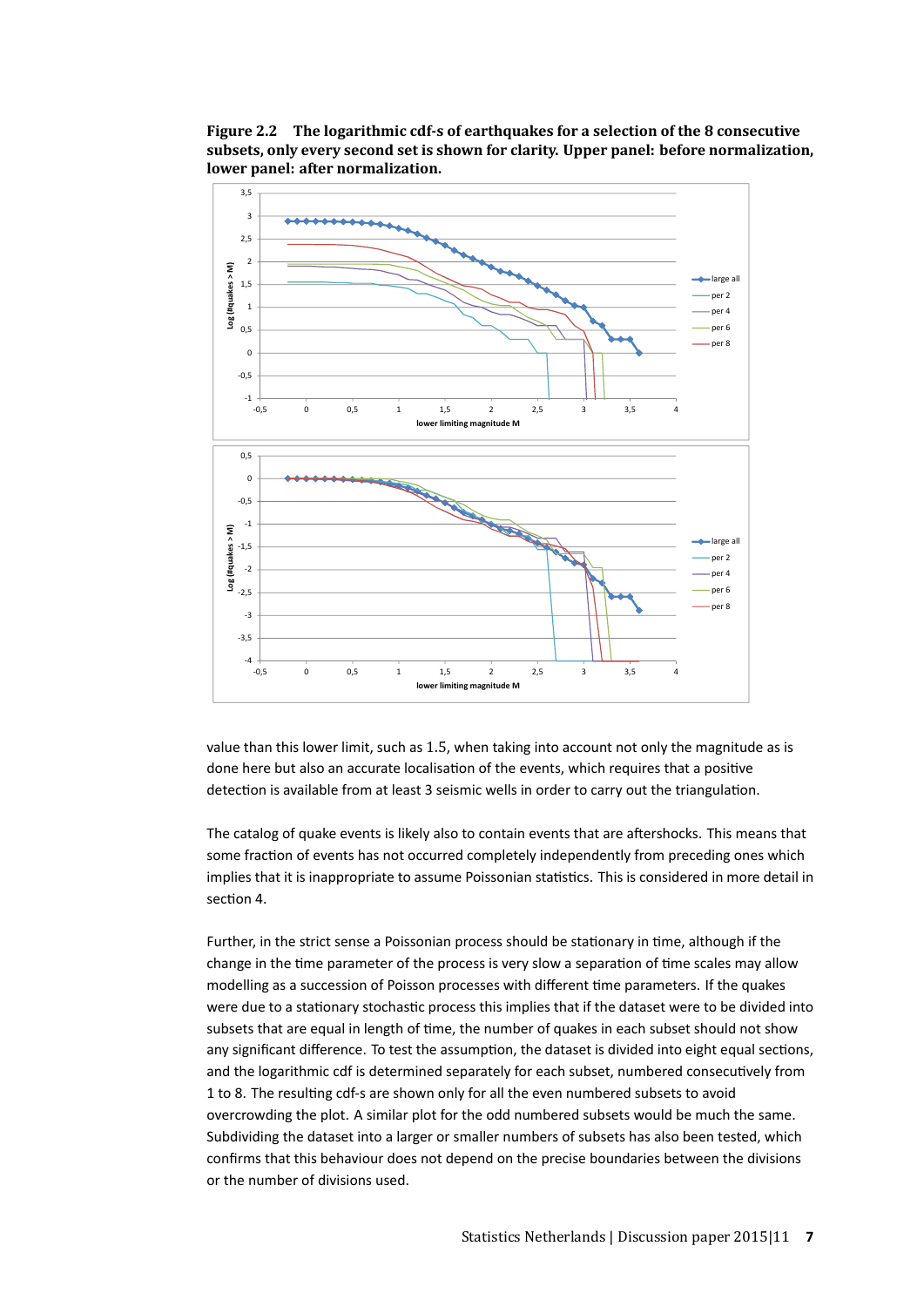

**Figure 2.3 The total number of earthquakes for each of the 8 consecutive subsets and an exponential it to these points.**

From fig. 2.2 it is clear that the number of earthquakes increases with time, and therefore the underlying process cannot be a stationary stochastic Poissonian process. In principle this might have been due to a detection effect: if over time the seismometer network has expanded, or the individual seismometers have become more sensitive due to upgrades, or the processing has improved to reduce noise levels, the dataset would contain more earthquakes towards later times, because more of the smaller earthquakes are being detected. However, if this were the case, the magnitude at which the cdf bends over should have moved progressively to lower magnitudes. Also, at magnitudes well above the completeness limit of around 0.8 the cdf-s should not show any trends with time if the process were stationary.

It is evident from fig. 2.2 that the shape of the distribution functions is very similar between the subsets, and that they appear to simply shift upwards from every period to the next. If the distribution functions are normalized, by dividing by the total number of quakes in each period, the lower panel of fig. 2.2 is obtained. From this it can be seen that there is very little change in the shape of the distribution functions. At the high end, with lower limiting magnitudes of around 2.5 and higher, the number of events is so small that there may simply be no such events in a given period. Hence the distribution functions for the different periods have different cut-offs at the high end. The near invariance of the shape of the distribution functions means that the increased rate is unlikely to be due to improved sensitivity of the network since 1995, and more likely to be due to a genuinely increasing rate of quake events.

Fig. 2.3 shows the total number of events in each period and also a fit to these points of the form A exp( $t/\tau$ ). The characteristic timescale  $\tau$  that is determined from a fit of the function to these data, indicates that the rate of quake events doubles roughly every 5.4 years. Both a least-squares and a maximum likelihood fitting has been performed, with the same result, within the uncertainty of 0.2 years, of the doubling time.

A straightforward method to analyse the behaviour of rate changes of tremor events would be to divide the time axis into sections of several hundred days (eg. half a year or a year), and for each section to count the number of events, with magnitudes above a fixed threshold. This is similar to what is done in fig. 2.3 but more fine-grained. Such a time series would have more sampling points than fig. 2.3 allowing applying standard time series analysis techniques. However, when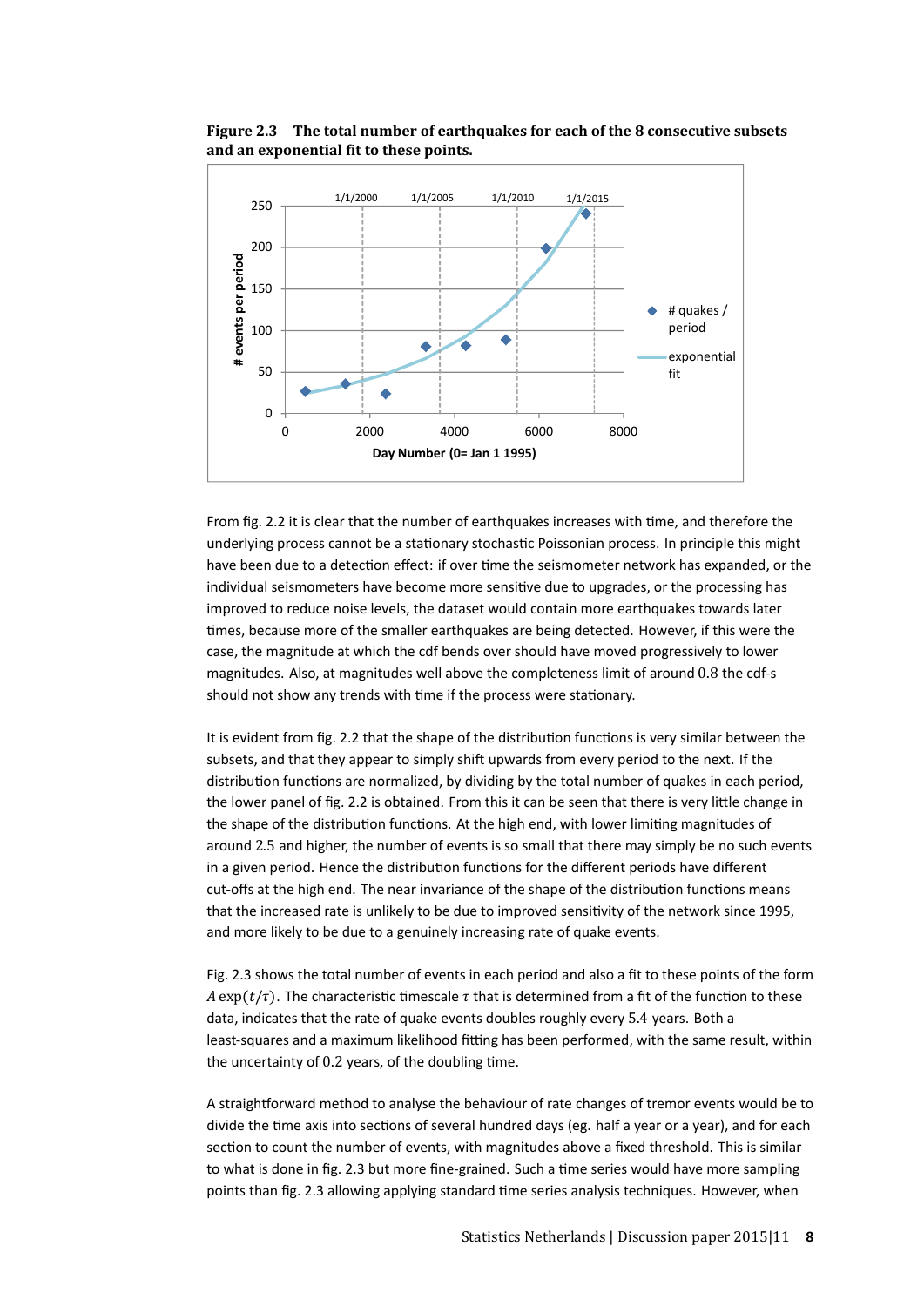this is done it becomes clear that the number of events per section is no higher than a few tens at best. This has the consequence that assessing the statistical significance of trend changes becomes so sensitive to the unknown properties of the underlying distribution function, produced by the process that generates the tremors, that no meaningful conclusions can be drawn. For this reason such a straightforward approach was abandoned, and a Monte Carlo technique was adopted.

#### **2.2 Monte Carlo simulations**

The data indicate that the process by which the earthquakes arise is neither stationary in time, nor homogeneous in spatial distribution over the area. This prevents applying the statistics of Poissonian processes to asses whether in particular subregions the rate of earthquakes has altered, following the reduction in production. However, it is possible to use the dataset itself to test various hypotheses. This is done by means of a technique referred to in the literature as bootstrapping or Monte Carlo simulation. Extensive descriptions and applications of this technique can be found eg. in textbooks by (Robert and Casella, 2004), (Tarantola, 2004).

Since in each simulation all the 779 earthquakes are assigned, the same limitations eg. as regards completeness apply to the simulations as apply to the real data, which is the essential requirement for the method to function.

In the present case the technique is applied in order to test several hypotheses. The way one proceeds is to use the magnitude of the 779 events as recorded and reported by the KNMI. For the simulations, the location and timing of each event are not used. Instead locations and timings are assigned stochastically, using a random number generator and a pre-set likelihood for an event to belong to a certain group. In the present case there are eight relevant groupings, constructed by a subdivision in time and subdivisions in space :

- 1. A grouping in time : the event *either* occurs in the period from Jan. 1 1995 up to March 23 2014, *or* it occurs in the period from March 23 2014 to October 11 2015.
- 2. A grouping in space : the event occurs either within the contours of the area marked 'zone SW' in fig. 1.1, or within the area marked 'zone central', or within 'zone SE', or not in any of these regions, but within the area marked as 'zone large' in fig. 1.1. Compared to the previous reports the zone borders are positioned slightly differently to accomodate the new zone, so that the total numbers change slightly, also in the period before March 23 2014.

|        | Table 2.1 The measured total number of quake events since Jan. 1 1995, for each |
|--------|---------------------------------------------------------------------------------|
| group. |                                                                                 |

| region                  | period            | Number of events |
|-------------------------|-------------------|------------------|
| zone SW                 | before 23-03-2014 | 86               |
|                         | after 23-03-2014  | 31               |
| zone central            | before 23-03-2014 | 216              |
|                         | after 23-03-2014  | 30               |
| zone SE                 | before 23-03-2014 | 99               |
|                         | after 23-03-2014  | 25               |
| zone large              | before 23-03-2014 | 242              |
| (not SW, SE or central) | after 23-03-2014  | 50               |

The eight groups are obtained by events within each zone occurring in either the first or the second time range. There are several null hypotheses that are tested within the scope of this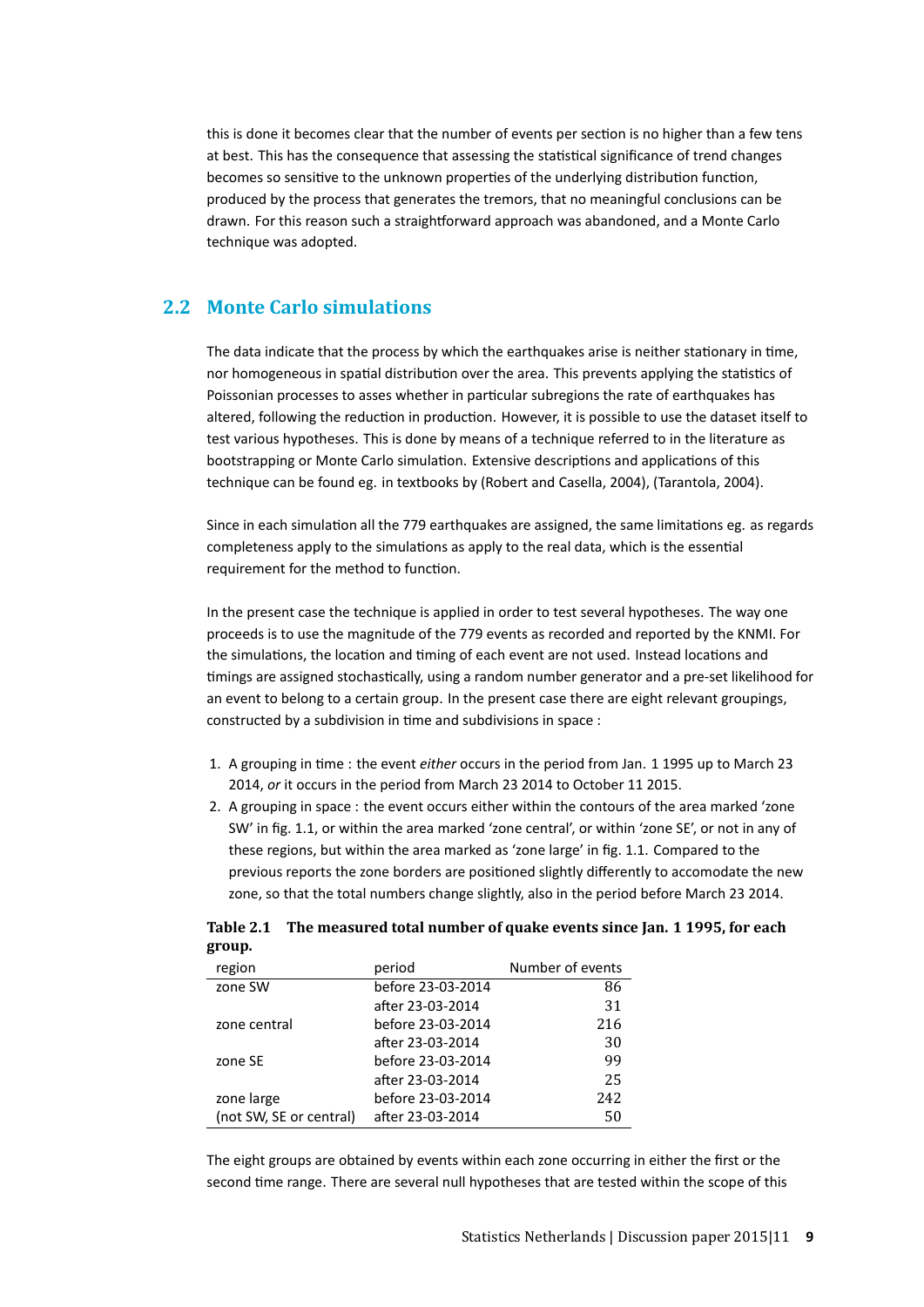research. The most simple hypothesis is that, despite appearances, the probability for an event to occur is constant over the entire domain 'zone large' and also constant in time. Under this null hypothesis the likelihood for an event to occur within each of the three spatial groups is simply proportional to the area of each zone. Also, the likelihood for an event to occur in the first or the second of the two time ranges is proportional to the length of each range. The combined likelihoods are obtained assuming independence ie. by straightfoward multiplication of the likelihoods for the spatial divisions and for the division in time.

The next step is to assign each event (quake magnitude) to one of the eight groups using a random number generator twice: once to decide which of the spatial groups to assign the event to, and once to decide which period. After all 779 events are assigned, a cdf can be constructed for each group. This assigment process is repeated a large number of times, for the present case 10000 repetitions was considered sufficient, since there does not appear to be a need determine the simulated number of quakes  $N_{sim}$  and the standard deviation  $\sigma$  to more than 3 significant digits. Using these 10000 simulations an average distribution function for quake magnitudes can be constructed for each group, as well as 95% and 99% confidence limits, because each of the 10000 simulations will produce a different realisation from the stochastic assignment.

Other likelihoods than the ones described above can be assigned as well, giving rise to different null-hypotheses for testing. The measured / true distribution in space and in time of all 779 events can then be used in each case to test wether the null-hypothesis can be rejected or not. The total number of events for each group is shown in table 2.1. The following sections present the results for 5 separate null-hypotheses.

Note that by proceeding in this way, the only assumption that is made about the stochastic properties of the physical processes underlying the generation of earthquakes, is that the events are independent. The presence of considerable numbers of aftershocks in the catalog would violate this assumption. The consequences of that are explored in section 4. By using the bootstrapping technique it is possible to circumvent the necessity of having a spatiotemporal model for the generation of tremors and aftershocks. In particular, by using the earthquake magnitudes of the 779 actual events the distribution functions for magnitudes can be simulated. The detected total number of tremors in each zone can thus be compared directly with the percentiles of the Monte Carlo distributions for the total numbers which directly translates to whether given precentile confidence limits are exceeded, for each group, without requiring a model for the rate at which quakes with magnitudes of any particular strength will be produced. In all cases the proper limits (percentiles) for the probability distribution function as determined from the Monte Carlo simulations are used as (non-)rejection criterion.

#### **2.3 Null-hypothesis I: homogeneous and stationary process**

From section 2.1 it does not appear very probable a-priori that quake events are spread uniformly over the area of interest and that there is no time dependence in the rate at which quakes occur. Nevertheless it is useful to present these results as a measure of the capability of the Monte Carlo approach to test hypotheses. Also, the relevant probabilities are a useful reference to asses by how much quake rates are enhanced or lowered in the other models.

Using the probabilities shown in table 2.2, the cdf-s of quake magnitudes are determined. The total number of events in each group can be compared directly, and tested for significance, with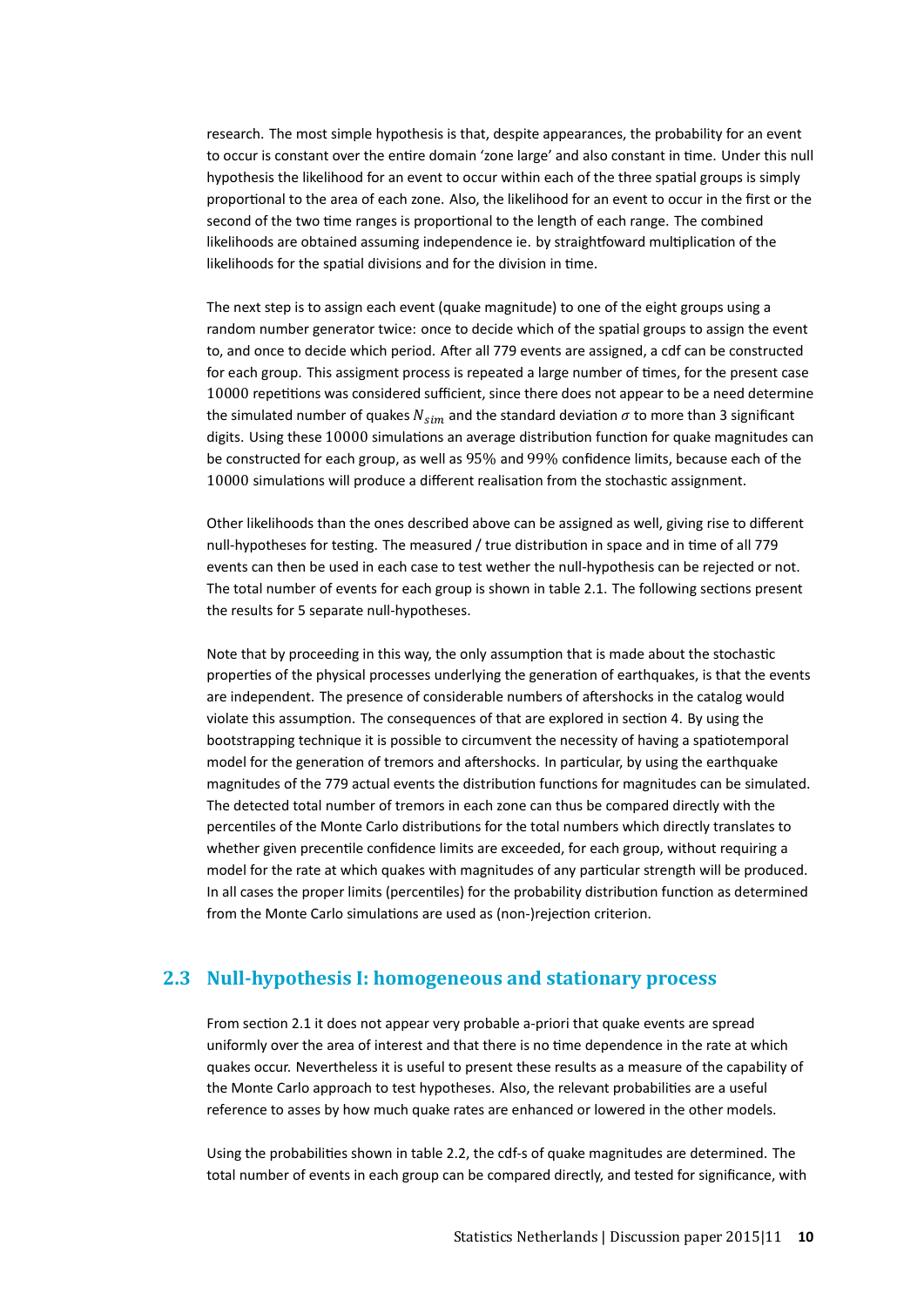| region                  | period            | probability |
|-------------------------|-------------------|-------------|
| zone SW                 | before 23-03-2014 | 0.0630      |
|                         | after 23-03-2014  | 0.0052      |
| zone central            | before 23-03-2014 | 0.1040      |
|                         | after 23-03-2014  | 0.0086      |
| zone SE                 | before 23-03-2014 | 0.1141      |
|                         | after 23-03-2014  | 0.0094      |
| zone large              | before 23-03-2014 | 0.6426      |
| (not SW, SE or central) | after 23-03-2014  | 0.0531      |

**Table 2.2 Probabilities for assignment to each group for homogeneous and stationary test case.**

| Table 2.3 Simulated number of quake events for each group for homogeneous and |
|-------------------------------------------------------------------------------|
| stationary test case, and standardised difference.                            |

| region                  | period            | $N_{sim}$ | σ     | $(N_{true}-N_{sim})/\sigma$ |
|-------------------------|-------------------|-----------|-------|-----------------------------|
| zone SW                 | before 23-03-2014 | 49.1      | 6.74  | 5.5                         |
|                         | after 23-03-2014  | 4.1       | 1.98  | 13.6                        |
| zone central            | before 23-03-2014 | 81.0      | 8.54  | 15.8                        |
|                         | after 23-03-2014  | 6.7       | 2.56  | 9.1                         |
| zone SE                 | before 23-03-2014 | 88.9      | 8.83  | 1.1                         |
|                         | after 23-03-2014  | 7.3       | 2.71  | 6.5                         |
| zone large              | before 23-03-2014 | 500.6     | 13.39 | $-19.3$                     |
| (not SW, SE or central) | after 23-03-2014  | 41.3      | 6.37  | 1.4                         |

the true numbers shown in table 2.1. From the simulations a mean value and a standard deviation can be determined, and also the 1%, 5%, 95%, and 99% percentiles of the distributions of total numbers of events.

The mean and standard deviation for the 10000 simulations are shown in table 2.3, as well as the standardised difference between the measured and simulated total number of quake events for each group. Any value larger than ∼ 2 is statistically significant. While the distribution of the simulated data does not conform exactly to a normal distribution, the standardised differences are nevertheless a good enough indicator to see directly that, apart from the result for the group 'zone central' after March 23, this null hypothesis is strongly rejected. In all cases the proper limits (percentiles) for the probability distribution function as determined from the Monte Carlo simulations are used as (non-)rejection criterion. Here the null hypothesis is rejected at a confidence level of 99%.

#### **2.4 Null-hypothesis II: non-homogeneous and stationary process**

More of interest for the problem at hand is to test the null-hypothesis that the rate at which quakes occur has not changed with time, but that the spatial distribution of that rate is not homogeneous: there is an enhanced likelihood in the various regions of interest. Geophysical modelling of the subsurface and the response of existing fractures to pressure changes might in future enable predicting a rate, but at present the true probability is not known with high precision. For this operational reason in the Monte Carlo simulation the probability is assigned according to the proportions of the true total number of events in each region, combined for both before and after March 23 2014.

Comparing table 2.4 with table 2.2, the probability for quakes to occur within zone SW is now enhanced by a factor of ∼ 2.2 over the homogeneous value, and for the zone central the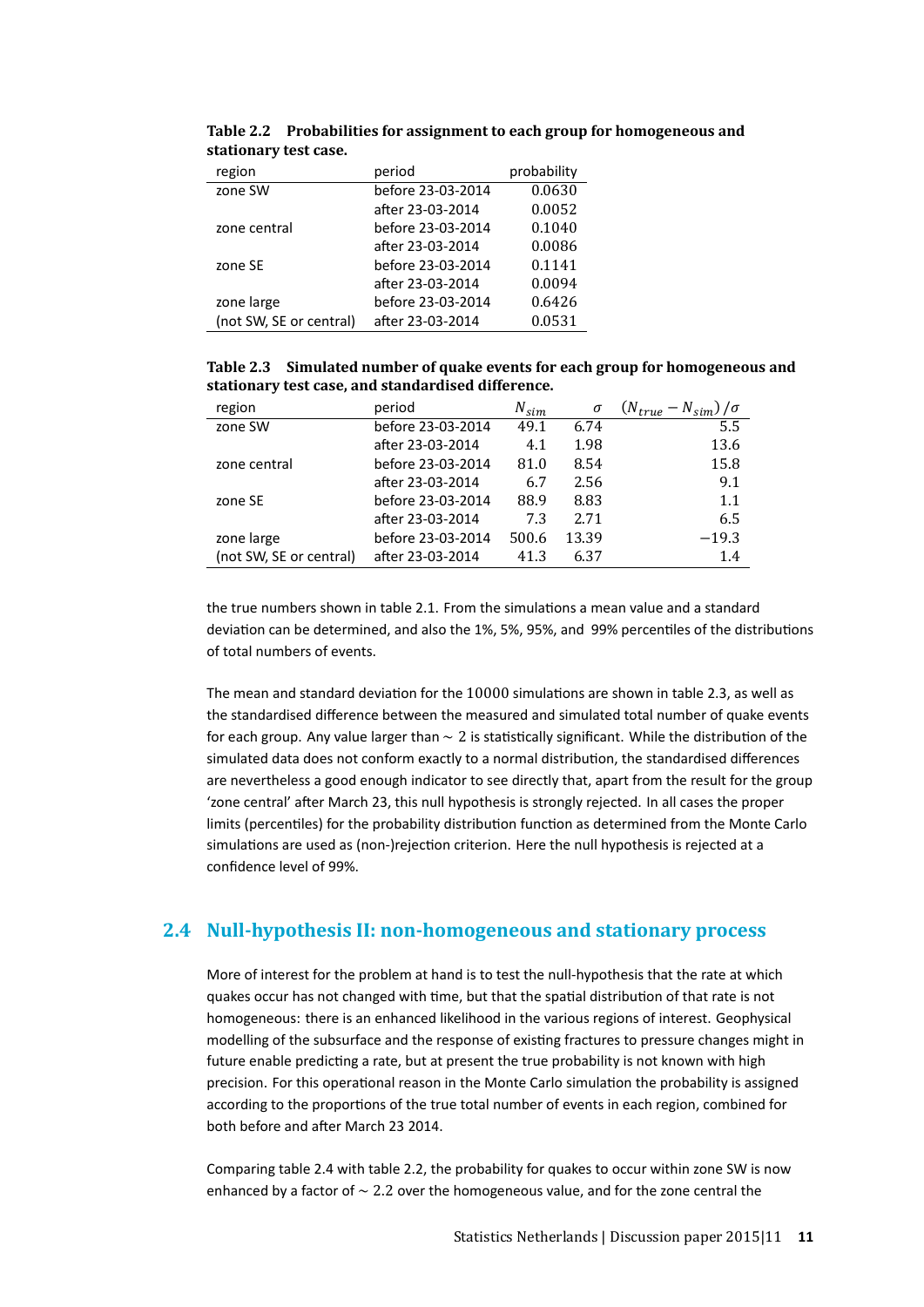| region                  | period            | probability |
|-------------------------|-------------------|-------------|
| zone SW                 | before 23-03-2014 | 0.1387      |
|                         | after 23-03-2014  | 0.0115      |
| zone central            | before 23-03-2014 | 0.2917      |
|                         | after 23-03-2014  | 0.0241      |
| zone SE                 | before 23-03-2014 | 0.1470      |
|                         | after 23-03-2014  | 0.0121      |
| zone large              | before 23-03-2014 | 0.3462      |
| (not SW, SE or central) | after 23-03-2014  | 0.0286      |

**Table 2.4 Probabilities for assignment to each group for non-homogeneous and stationary test case.**

| Table 2.5 Simulated number of quake events for each group for non-homogeneous |
|-------------------------------------------------------------------------------|
| and stationary test case, and standardised difference.                        |

| region                  | period            | $N_{sim}$ | $\sigma$ | $(N_{true} - N_{sim})/\sigma$ |
|-------------------------|-------------------|-----------|----------|-------------------------------|
| zone SW                 | before 23-03-2014 | 108.1     | 9.64     | $-2.3$                        |
|                         | after 23-03-2014  | 8.9       | 2.93     | 7.5                           |
| zone central            | before 23-03-2014 | 227.3     | 12.54    | $-0.9$                        |
|                         | after 23-03-2014  | 18.85     | 4.29     | 2.6                           |
| zone SE                 | before 23-03-2014 | 114.5     | 9.99     | $-1.6$                        |
|                         | after 23-03-2014  | 9.5       | 3.06     | 5.1                           |
| zone large              | before 23-03-2014 | 269.7     | 13.24    | $-2.1$                        |
| (not SW, SE or central) | after 23-03-2014  | 22.3      | 4.68     | 5.9                           |

probability is enhanced by a factor of roughly ∼ 2.8. For zone SE there is a more modest enhancement of a factor of 1.4. Using these probabilities, shown in table 2.4, the cdf-s of quake magnitudes are again determined, following the same procedures as in section 2.3. The total number of events in each group which can be compared directly, and tested for significance, with the true numbers shown in table 2.1. From the simulations the mean value and the standard deviation is shown in table 2.5.

The mean and standard deviation for the 10000 simulations are shown, as well as the standardised difference between the measured and simulated total number of quake events for each group. As one would expect this null-hypothesis is better in the sense that it is not rejected for more groups. However, there is still strong rejection of this hypothesis for the zone SW in the period after March 23, as well as the region within zone large, outside of the zones SW and central. For both of these zones the simulation results indicate total numbers of simulated events that are somewhat too high before March 23 and then substantially too low after March 23.

### **2.5 Null-hypothesis III: non-homogeneous and exponentially increasing process**

From the discussion in section 2.1 it is clear that the stationary null hypothesis also does not appear very realistic. Using the number of earthquakes recorded in each of the 8 successive periods discussed in section 2.1, one can re-assess the likelihood for earthquakes to occur after March 23 2014 by extending the trend over the past years. Using the fit shown in fig. 2.3, the likelihoods can be re-determined for each of the 6 groups and Monte Carlo simulations produced to test whether this time dependence, together with the same enhanced likelihoods in the regions of interest is consistent with the data. Comparing the probabilities for a quake to occur after March 23 from table 2.6 with the probabilities of the previous section (table 2.4), shows that this probability is now higher by a factor of roughly 2.7.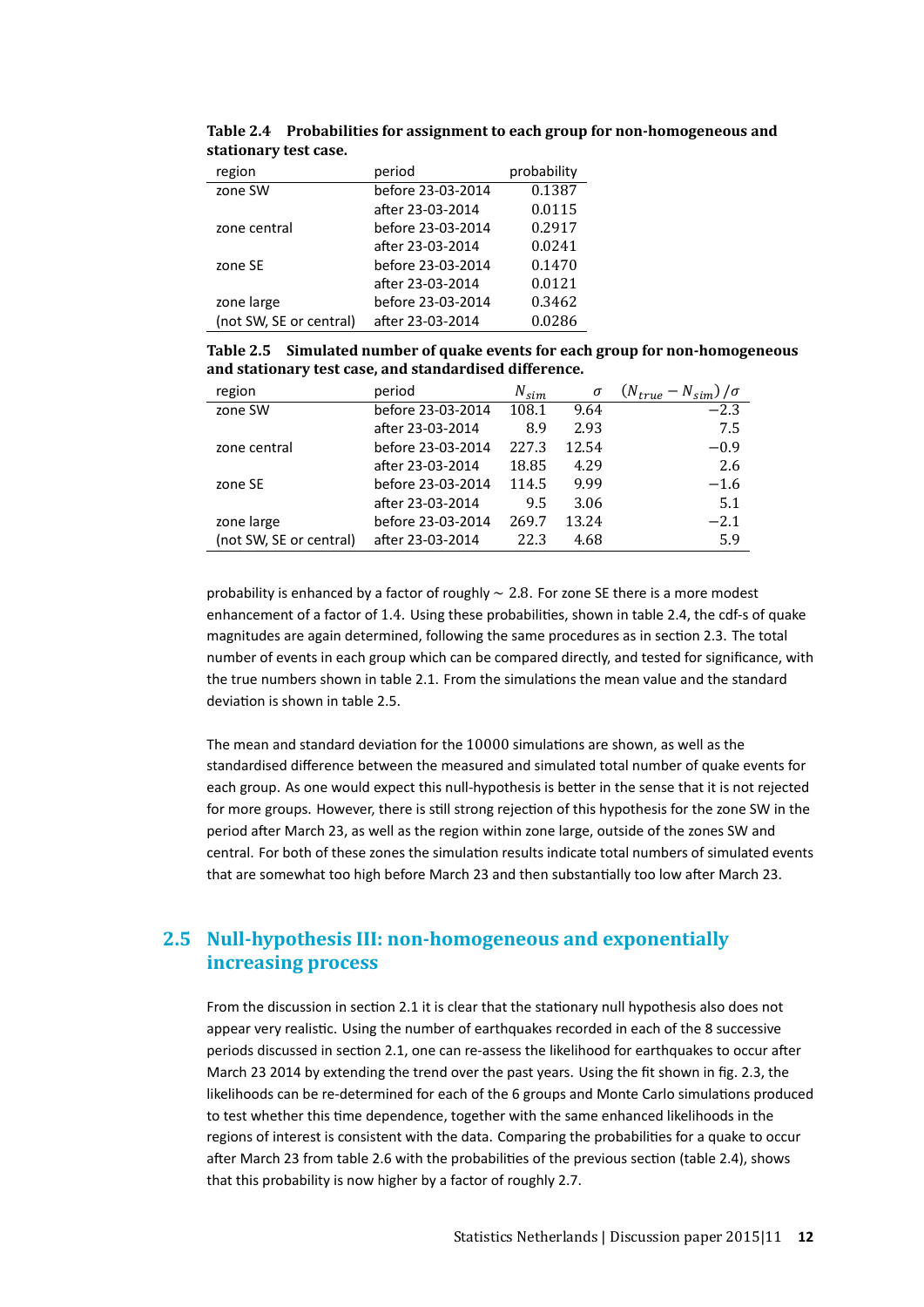| region                  | period            | probability |
|-------------------------|-------------------|-------------|
| zone SW                 | before 23-03-2014 | 0.1194      |
|                         | after 23-03-2014  | 0.0308      |
| zone central            | before 23-03-2014 | 0.2511      |
|                         | after 23-03-2014  | 0.0647      |
| zone SE                 | before 23-03-2014 | 0.1266      |
|                         | after 23-03-2014  | 0.0326      |
| zone large              | before 23-03-2014 | 0.2980      |
| (not SW, SE or central) | after 23-03-2014  | 0.0768      |

**Table 2.6 Probabilities for assignment to each group for non-homogeneous and exponentially increasing test case.**

**Table 2.7 Simulated number of quake events for each group for non-homogeneous and exponentially increasing test case, and standardised difference.**

| region                  | period            | $N_{sim}$ | σ     | $(N_{true} - N_{sim})/\sigma$ |
|-------------------------|-------------------|-----------|-------|-------------------------------|
| zone SW                 | before 23-03-2014 | 93.0      | 9.02  | $-0.8$                        |
|                         | after 23-03-2014  | 24.0      | 4.835 | 1.5                           |
| zone central            | before 23-03-2014 | 195.6     | 12.04 | 1.7                           |
|                         | after 23-03-2014  | 50.5      | 6.83  | $-3.0$                        |
| zone SE                 | before 23-03-2014 | 98.6      | 9.37  | 0.0                           |
|                         | after 23-03-2014  | 25.4      | 4.94  | $-0.1$                        |
| zone large              | before 23-03-2014 | 232.1     | 12.82 | 0.8                           |
| (not SW, SE or central) | after 23-03-2014  | 59.8      | 7.46  | $-1.3$                        |

From the final column in table 2.7 it can be seen that for most regions this null hypothesis cannot be rejected, with one exception. The region zone central, in the period after March 23 when the GPS data indicate that the subsidence rate was reduced by a statistically significant amount, appears not to follow the increasing trend in the tremor rate. The actual number of quakes is lower by a statistically significant amount compared to the general increasing trend. The null hypothesis at least for this group is rejected at a confidence level of 99%.

### **2.6 Null-hypothesis IV: non-homogeneous and non-exponential time increasing process**

While the non-homogeneous and exponentially increasing rate of events from section 2.5 appears to be a reasonable representation of the true rate of events, in the sense that it is not rejected, it does produce a total number of quake events, after March 23, of 160 which is higher than the 136 that are counted in the four spatial regions combined. Since the predicted probability is in some sense an extrapolation of the fitting function shown in fig. 2.3, it could be argued that this over-estimates the true actual rate. One can therefore instead take the view that a better estimate of the true probability is obtained by taking the proportions of the actual number of events, analogously to what is done in section 2.4 for the different spatial regions.

The probabilities and simulated events are shown in tables 2.8 and 2.9. Comparing with the probabilities from the previous sections it is clear that the probability for an event to fall after March 23 is still enhanced by a factor of roughly 2.3 over the stationary case, and slightly lower than is predicted by the exponentially increasing rate of section 2.5.

By construction, the mean value of the simulated total number of events after March 23 is now virtually equal to the number of actually recorded events. However, there are now two regions where the difference between the true number of events and the simulated value is large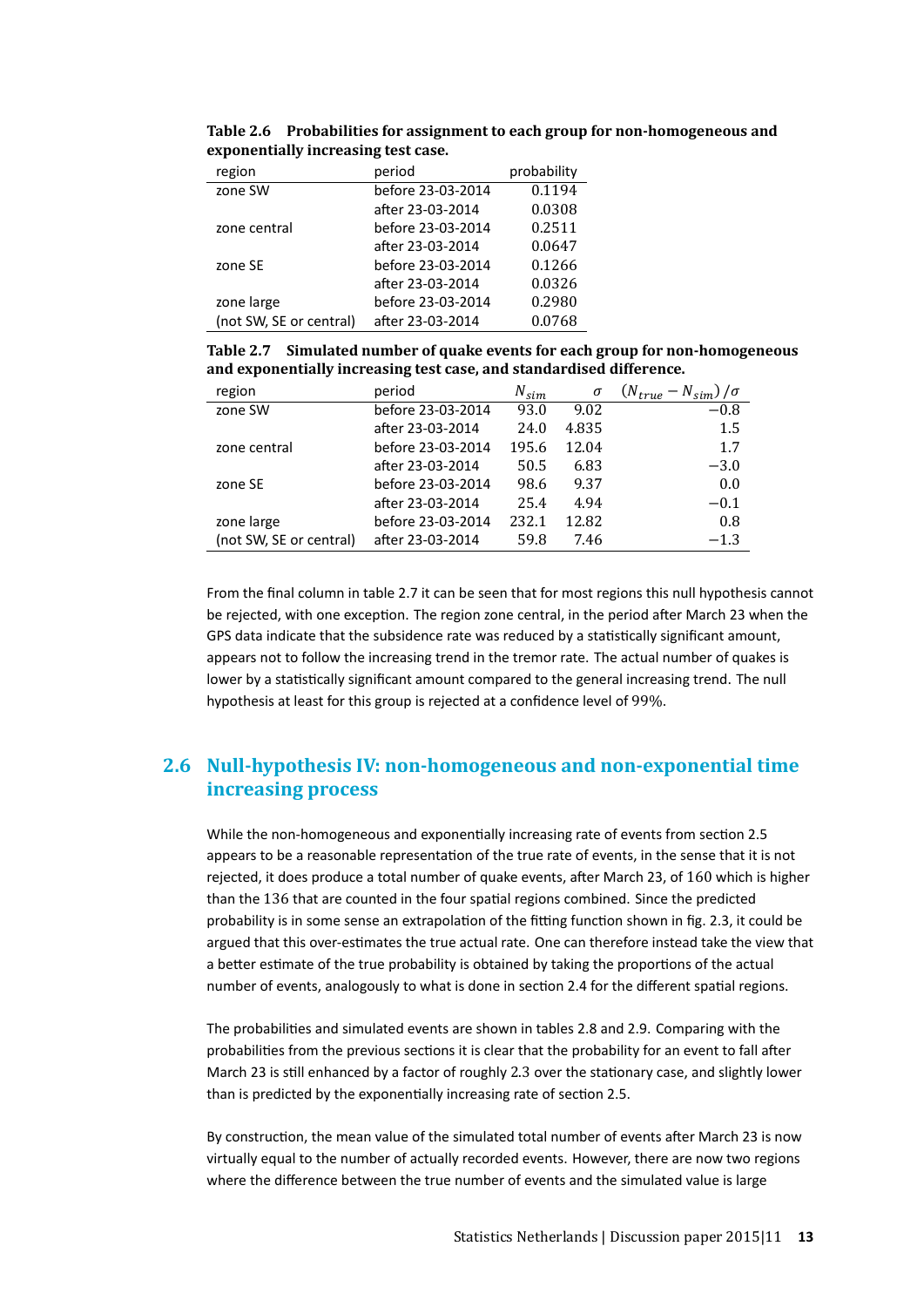| region                  | period            | probability |
|-------------------------|-------------------|-------------|
| zone SW                 | before 23-03-2014 | 0.1240      |
|                         | after 23-03-2014  | 0.0262      |
| zone central            | before 23-03-2014 | 0.2607      |
|                         | after 23-03-2014  | 0.0551      |
| zone SE                 | before 23-03-2014 | 0.1314      |
|                         | after 23-03-2014  | 0.0278      |
| zone large              | before 23-03-2014 | 0.3094      |
| (not SW, SE or central) | after 23-03-2014  | 0.0654      |

**Table 2.8 Probabilities for assignment to each group for non-homogeneous and non-exponentially increasing test case.**

**Table 2.9 Simulated number of quake events for each group for non-homogeneous and non-exponentially increasing test case, and standardised difference.**

| region                  | period            | $N_{sim}$ | σ     | $(N_{true} - N_{sim})/\sigma$ |
|-------------------------|-------------------|-----------|-------|-------------------------------|
| zone SW                 | before 23-03-2014 | 96.6      | 9.25  | $-1.1$                        |
|                         | after 23-03-2014  | 20.4      | 4.37  | 2.4                           |
| zone central            | before 23-03-2014 | 203.1     | 12.21 | 1.1                           |
|                         | after 23-03-2014  | 43.0      | 6.39  | $-2.0$                        |
| zone SE                 | before 23-03-2014 | 102.4     | 9.40  | $-0.4$                        |
|                         | after 23-03-2014  | 21.7      | 4.60  | 0.7                           |
| zone large              | before 23-03-2014 | 241.0     | 12.87 | 0.1                           |
| (not SW, SE or central) | after 23-03-2014  | 51.0      | 6.851 | $-0.1$                        |

enough to doubt the validity of the null hypothesis. For the zones SW and central, in the period after March 23 2014, the null hypothesis is rejected at a 95% confidence level.

This means that even compared to this somewhat lower trend increase in rate of quake events, the zone central appears to have experienced fewer quakes than the statistical model predicts, and the zone SW appears to have experienced more.

#### **2.7 Null-hypothesis V: non-homogeneous and exponential time increasing process except for zone central**

Instead of opting for an overall slightly lower increase with time as discussed in section 2.6, one can instead choose to leave the overall increase as in section 2.5 except for the central zone after March 23. If for this zone, and this time frame, one chooses a rate that is stabilised at the same level that it was on March 23 without increasing further, the probability for earthquakes to happen for the entire period after March 23 in that zone is lowered.

Comparing with the probabilities from the previous sections it is clear that in the central zone the probability for an event to fall after March 23 is still slightly enhanced over the stationary case, but it is not as high as is predicted by the exponentially increasing rate of section 2.5.

The mean value of the simulated total number of events after March 23 is slightly larger than the number of actually recorded events. Once again the central zone remains where the difference, between the true number of events and the simulated value, is large enough to reject the null hypothesis at the 95% confidence level, for the period after March 23.

This means that the zone central appears to have experienced fewer quakes than the statistical model predicts, even if the rate is assumed to have stabilised at the level of March 23.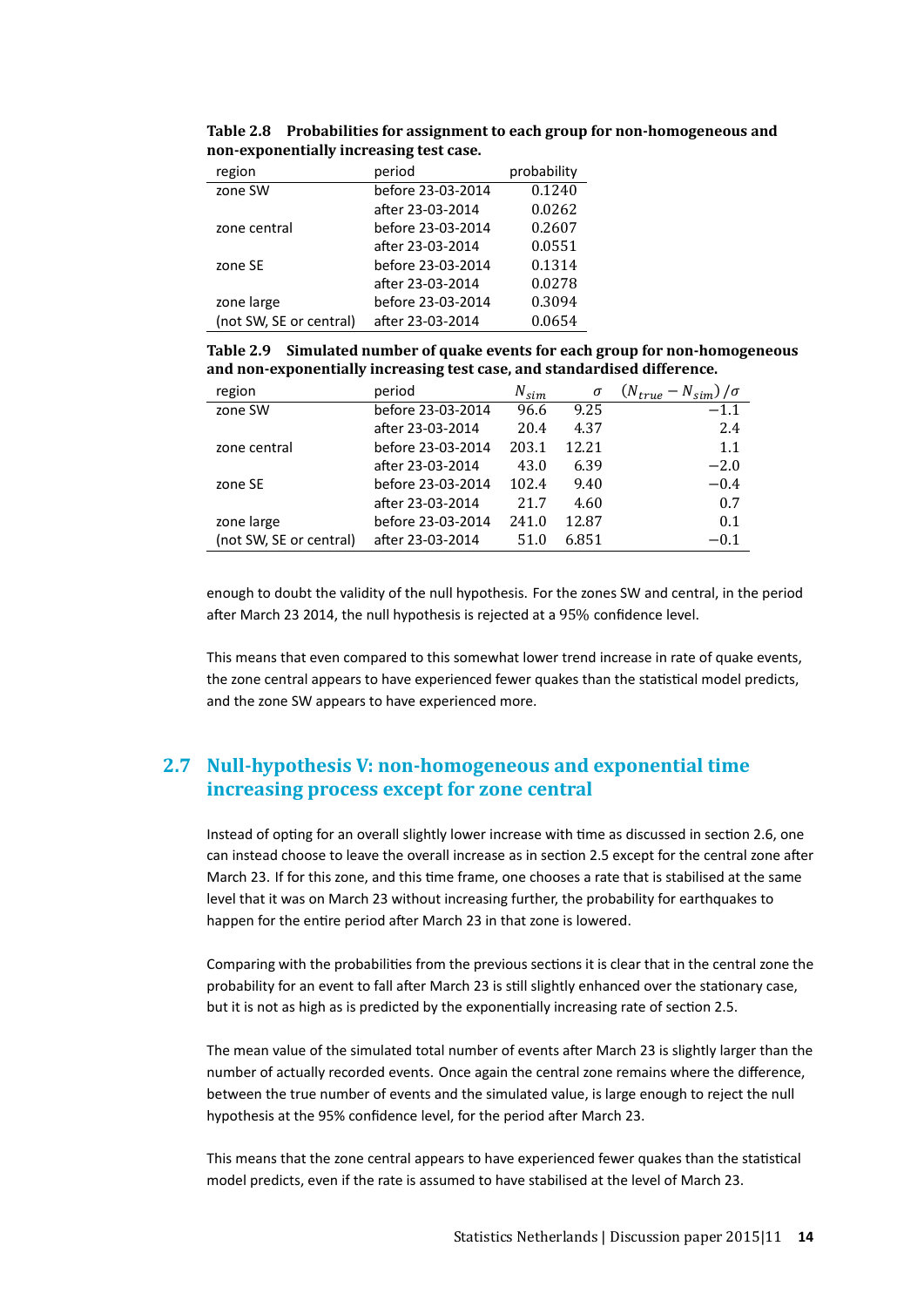|                      | Table 2.10 Probabilities for assignment to each group for non-homogeneous and         |
|----------------------|---------------------------------------------------------------------------------------|
|                      | exponentially increasing test case, except for zone central where the rate stabilises |
| after March 23 2014. |                                                                                       |

| region                  | period            | probability |
|-------------------------|-------------------|-------------|
| zone SW                 | before 23-03-2014 | 0.1194      |
|                         | after 23-03-2014  | 0.0308      |
| zone central            | before 23-03-2014 | 0.2577      |
|                         | after 23-03-2014  | 0.0581      |
| zone SE                 | before 23-03-2014 | 0.1266      |
|                         | after 23-03-2014  | 0.0326      |
| zone large              | before 23-03-2014 | 0.2980      |
| (not SW, SE or central) | after 23-03-2014  | 0.0768      |

**Table 2.11 Simulated number of quake events for each group for non-homogeneous and exponentially increasing test case, except for zone central where the rate stabilises after March 23 2014, and standardised difference.**

| region                  | period            | $N_{sim}$ | σ     | $(N_{true} - N_{sim})/\sigma$ |
|-------------------------|-------------------|-----------|-------|-------------------------------|
| zone SW                 | before 23-03-2014 | 93.0      | 9.10  | $-0.8$                        |
|                         | after 23-03-2014  | 24.0      | 4.75  | 1.5                           |
| zone central            | before 23-03-2014 | 200.7     | 12.23 | 1.3                           |
|                         | after 23-03-2014  | 45.3      | 6.52  | $-2.3$                        |
| zone SE                 | before 23-03-2014 | 98.6      | 9.34  | 0.0                           |
|                         | after 23-03-2014  | 25.4      | 4.94  | $-0.1$                        |
| zone large              | before 23-03-2014 | 232.1     | 12.73 | 0.8                           |
| (not SW, SE or central) | after 23-03-2014  | 59.9      | 7.48  | $-1.3$                        |

## **3 The inluence of incompleteness**

#### **3.1 excluding tremors with magnitudes below 1**

In the previous sections the full catalog of events is used, including a range of low magnitudes where it is likely that not all events have been detected. It is argued above that the bootstrapping procedure does not require that the catalog be complete. This is correct as long as the detection likelihood for tremors with small magnitudes is spatially and temporally sufficiently uniform. In this case the averaged sensitivity over the 4 regions and/or the two epochs is sufficiently similar that the likelihoods as quoted in the tables of the previous sections correspond to the likelihoods of occurrence. If the detection likelihood is spatially very inhomogeneous but over very small scales, averaging over larger regions could result in the same as for a uniform sensitivity. The current distribution of deep wells is likely to produce modest variations in detection likelihood over the region for tremors below magnitudes of 1. Nevertheless, it is worthwhile to redo the analysis for a subset of tremors taking into account a lower limiting magnitude that excludes the range where incompleteness can influence the statistics.

First, the hypothesis is tested corresponding to the hypothesis II discussed in section 2.4, where the spatial inhomogeneity is determined from the relative numbers of tremors with magnitudes of 1.0 or higher in each region. This spatial enhancement factor is 2.1 for the SW zone, and for the central zone becomes3.1, whereas for zone SE it is 1.2. This hypothesis is strongly excluded, at 99% confidence, because the number of detected events after March 23 is higher than this hypothesis produces. As a second option the equivalent of hypothesis V of section 2.7 is tested, for which the probabilities and results are shown in tables 3.2 and 3.3. This hypothesis is rejected at the 99% confidence level for the central zone after March 23.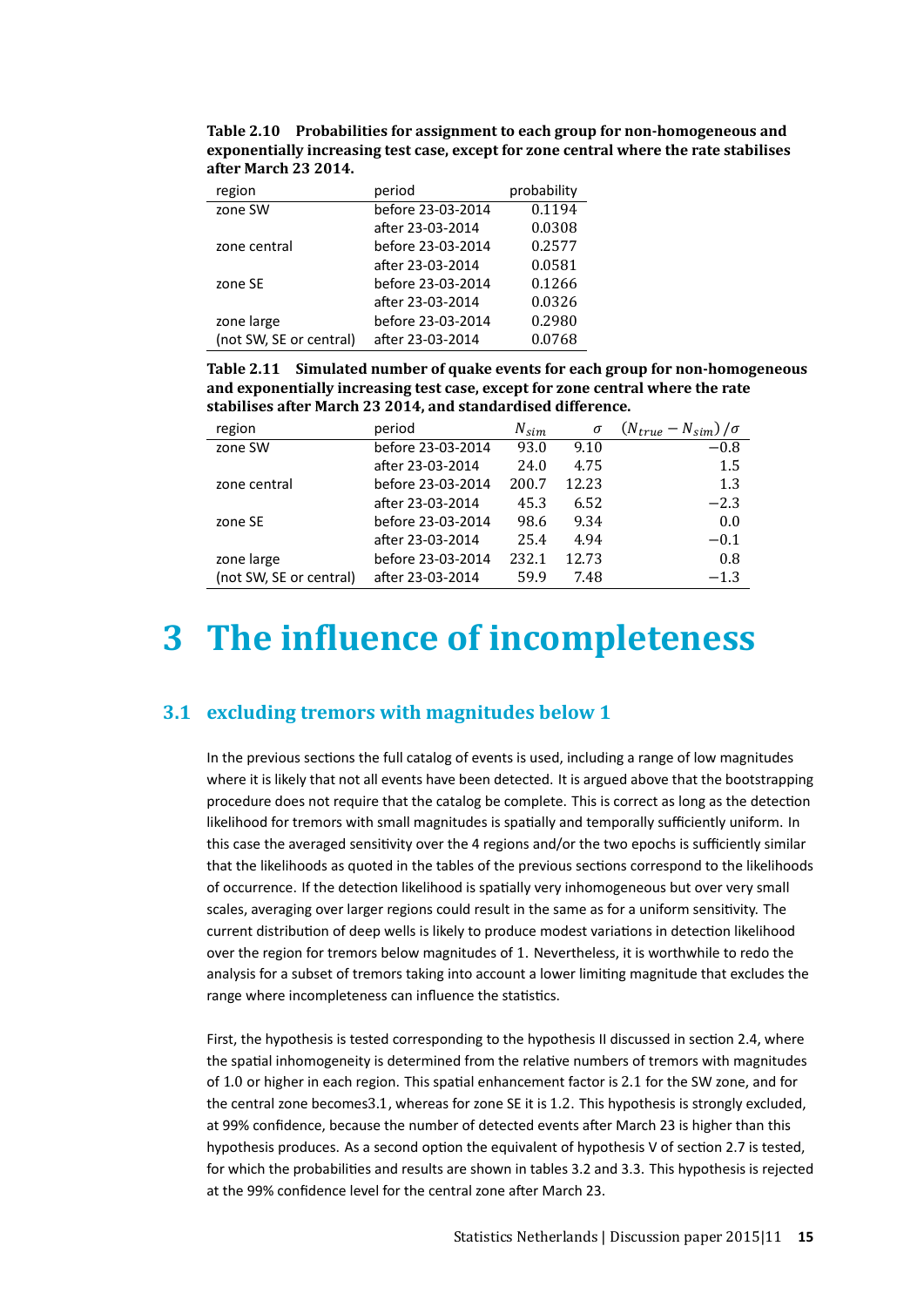| region                  | period            | Number of events |         |
|-------------------------|-------------------|------------------|---------|
|                         |                   | M > 1            | M > 1.5 |
| zone SW                 | before 23-03-2014 | 58               | 22      |
|                         | after 23-03-2014  | 19               | 7       |
| zone central            | before 23-03-2014 | 178              | 94      |
|                         | after 23-03-2014  | 14               | 5       |
| zone SE                 | before 23-03-2014 | 68               | 20      |
|                         | after 23-03-2014  | 12               | 2       |
| zone large              | before 23-03-2014 | 165              | 68      |
| (not SW, SE or central) | after 23-03-2014  | 29               | 12      |

**Table 3.1 The measured number of quake events since Jan. 1 1995 with magnitude** 1.0 **or higher, for each group and also with magnitudes** 1.5 **or higher.**

**Table 3.2 Probabilities for assignment to each group for non-homogeneous and exponentially increasing test case, except for zone central where the rate stabilises after March 23 2014. Only tremors with magnitudes** > 1**, or with magnitudes greater than** 1.5 **.**

| period            | probability |         |
|-------------------|-------------|---------|
|                   | M > 1       | M > 1.5 |
| before 23-03-2014 | 0.1127      | 0.1002  |
| after 23-03-2014  | 0.0291      | 0.0258  |
| before 23-03-2014 | 0.2885      | 0.3512  |
| after 23-03-2014  | 0.0651      | 0.0792  |
| before 23-03-2014 | 0.1171      | 0.0760  |
| after 23-03-2014  | 0.0302      | 0.0196  |
| before 23-03-2014 | 0.2840      | 0.2765  |
| after 23-03-2014  | 0.0732      | 0.0713  |
|                   |             |         |

#### **3.2 excluding tremors with magnitudes below 1.5**

While fig. 2.1 appears to indicate that incompleteness becomes a serious issue only below magnitudes of 1, it is known that tremors with magnitudes between 1 and 1.5, although they are detected, are often difficult to localise because the signal exceeds the noise at only 1 or 2 seismic wells which means standard triangulation is impossible. The lower resulting spatial accuracy of the catalog at these magnitudes might also influence the statistics. For this reason the analysis is repeated, excluding all tremors with magnitudes below 1.5. If only the best-localised tremors with magnitudes above 1.5 are taken into account, the spatial enhancements in the zones SW and central become 1.8 and 3.8 respectively, but for zone SE it is now 0.8. Now, the equivalent of hypothesis II can be rejected at a 99% confidence level for zone SW, and at the 95% confidence level for the larger region, (without zones SW, SE, and central). Hypothesis V is rejected at the 99% confidence level for zone central after March 23 (see tables 3.2 and 3.3).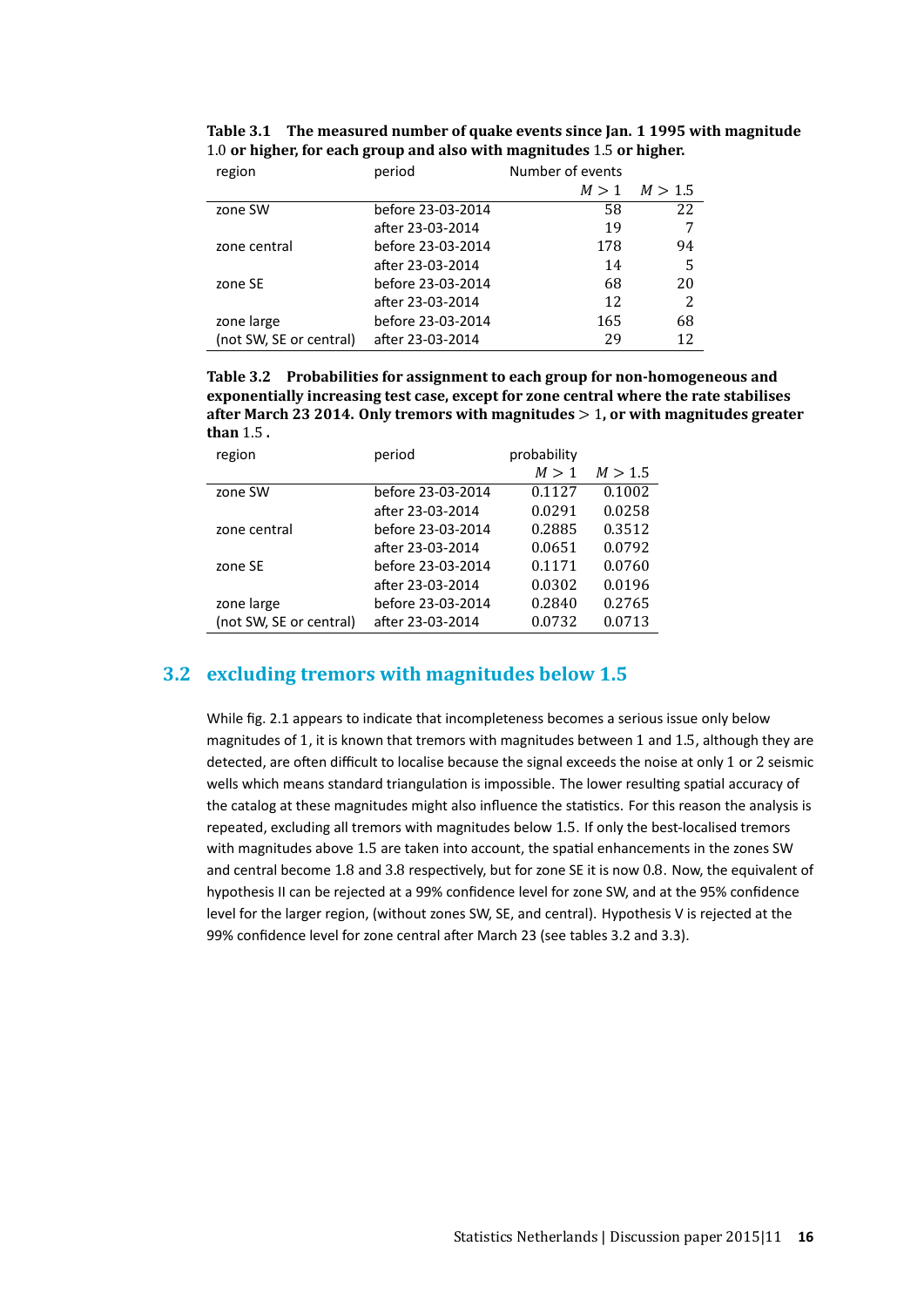**Table 3.3 Simulated number of quake events, with magnitudes** > 1 **(top block), or** > 1.5 **(bottom block), for each group for non-homogeneous and exponentially increasing test case, except for zone central where the rate stabilises after March 23 2014, and standardised difference.**

| region                  | period            | $N_{\mathit{sim}}$ | σ     | $(N_{true}-N_{sim})/\sigma$ |
|-------------------------|-------------------|--------------------|-------|-----------------------------|
| zone SW                 | before 23-03-2014 | 61.2               | 7.35  | $-0.4$                      |
|                         | after 23-03-2014  | 15.8               | 3.90  | 0.8                         |
| zone central            | before 23-03-2014 | 156.7              | 10.58 | 2.0                         |
|                         | after 23-03-2014  | 35.3               | 5.71  | $-3.7$                      |
| zone SE                 | before 23-03-2014 | 63.6               | 7.44  | 0.6                         |
|                         | after 23-03-2014  | 16.4               | 4.010 | $-1.1$                      |
| zone large              | before 23-03-2014 | 154.2              | 10.48 | 1.0                         |
| (not SW, SE or central) | after 23-03-2014  | 39.8               | 6.11  | $-1.8$                      |
| zone SW                 | before 23-03-2014 | 23.1               | 4.61  | $-0.2$                      |
|                         | after 23-03-2014  | 6.0                | 2.41  | 0.4                         |
| zone central            | before 23-03-2014 | 80.8               | 7.16  | 1.9                         |
|                         | after 23-03-2014  | 18.2               | 4.17  | $-3.2$                      |
| zone SE                 | before 23-03-2014 | 17.5               | 4.00  | 0.6                         |
|                         | after 23-03-2014  | 4.5                | 2.13  | $-1.2$                      |
| zone large              | before 23-03-2014 | 63.6               | 6.76  | 0.6                         |
| (not SW, SE or central) | after 23-03-2014  | 16.4               | 3.96  | $-1.1$                      |

### **4 The inluence of aftershocks**

It is possible that some of the tremors in the catalog, even at magnitudes higher than 1 or 1.5, are events that are triggered by preceding tremors. This means that there is some correlation, both in time and in space, in the likelihood for a tremor to occur, which is in excess of what it would be if each event occurred independently from all previous events. This would mean that the fluctuations around a mean trend or inhomogeneities in spatial distribution are somewhat higher than a random assignment simulation produces. Conversely, the confidence limits used to determine whether a particular deviation is statistically significant must then be appropriately enlarged, from what is obtained from simulations that do not take correlations into account.

The Monte Carlo simulations used for this paper do not have such an excess of correlation. In principle it would be possible to introduce this, for instance through adding a Markov chain process to the simulations, with a finite probability for a tremor to be flagged as an aftershock in the simulations, and then assigned an appropriate location and time relatively close to the preceding tremor rather than completely at random. However, this would require a knowledge of the likelihood for an earthquake of a given strength to produce an aftershock, and distribution functions for the distances and times between progenitor and aftershocks. Relevant methods of analysis reported in the literature are (Huc, M., Main, I.G., 2003) and (Naylor, M., Main, I.G., Touati, S., 2009), or a modelling approach for aftershock generation (Kumazawa and Ogata, 2014) to simulate data. Progress on the analysis using these methods is to be reported at a later stage.

An alternative approach is to exclude from the catalog any event that is sufficiently close in space and in time to a preceding event, so that one might reasonably suppose that it could be an aftershock. There is some arbitrariness in the possible choice of parameters but to operationalise this exclusion criterion, shocks are designated as aftershocks, and therefore excluded from the analysis, if they occur within 10 days of an earlier entry in the catalog, and are located within a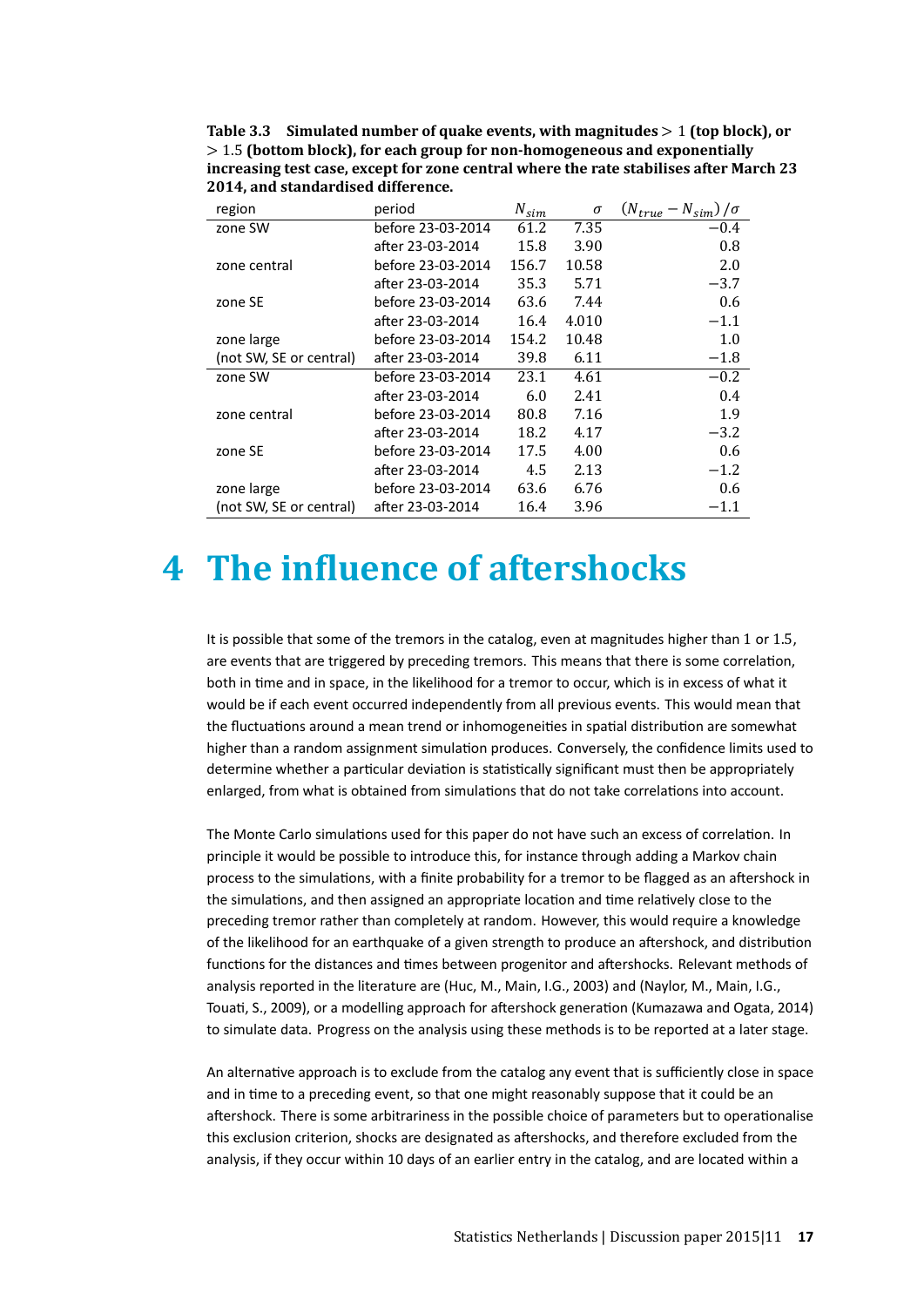| region                  | period            | Number of events |
|-------------------------|-------------------|------------------|
| zone SW                 | before 23-03-2014 | 42               |
|                         | after 23-03-2014  | 13               |
| zone central            | before 23-03-2014 | 115              |
|                         | after 23-03-2014  | 9                |
| zone SE                 | before 23-03-2014 | 44               |
|                         | after 23-03-2014  | 10               |
| zone large              | before 23-03-2014 | 139              |
| (not SW, SE or central) | after 23-03-2014  |                  |

**Table 4.1 The measured number of quake events since Jan. 1 1995 with magnitude** 1.0 **or higher, excluding events within 10 days and 5 km of a previous event recorded in the catalog.**

distance of 5 km of that entry. The numbers of events remaining after applying the exclusion criteria are shown in table 4.1.

**Table 4.2 Probabilities for assignment to each group for non-homogeneous and exponentially increasing test case, except for zone central where the rate stabilises after March 23 2014. Only tremors with magnitudes** > 1**, and excluding all events within 10 days and 5 km of a previous event recorded in the catalog.**

| region              | period            | probability |
|---------------------|-------------------|-------------|
| zone SW             | before 23-03-2014 | 0.1124      |
|                     | after 23-03-2014  | 0.0290      |
| zone central        | before 23-03-2014 | 0.2601      |
|                     | after 23-03-2014  | 0.0587      |
| zone SE             | before 23-03-2014 | 0.1104      |
|                     | after 23-03-2014  | 0.0285      |
| zone large          | before 23-03-2014 | 0.3188      |
| (not SW or central) | after 23-03-2014  | 0.0822      |

**Table 4.3 Simulated number of quake events, with magnitudes** > 1 **and excluding all events within 10 days and 5 km of a previous event recorded in the catalog, for each group for non-homogeneous and exponentially increasing test case and standardised difference.**

| region              | period            | $N_{sim}$ | σ    | $(N_{true} - N_{sim})/\sigma$ |
|---------------------|-------------------|-----------|------|-------------------------------|
| zone SW             | before 23-03-2014 | 43.8      | 6.22 | $-0.3$                        |
|                     | after 23-03-2014  | 11.3      | 3.28 | 0.5                           |
| zone central        | before 23-03-2014 | 101.3     | 8.62 | 1.6                           |
|                     | after 23-03-2014  | 22.8      | 4.67 | $-3.0$                        |
| zone SE             | before 23-03-2014 | 42.9      | 6.07 | 0.2                           |
|                     | after 23-03-2014  | 11.1      | 3.29 | $-0.3$                        |
| zone large          | before 23-03-2014 | 123.9     | 9.14 | 1.7                           |
| (not SW or central) | after 23-03-2014  | 32.0      | 5.42 | $-2.8$                        |

The probabilities for an increasing rate in accordance with the exponential trend in numbers of events are shown in table 4.2, and the simulation results in table 4.3. This model is similar to the one discussed in section 2.7, but excluding potential aftershocks, and also excluding tremors with magnitudes below 1. This model is rejected at the 99% confidence level, again because overall and in particular in zone central fewer tremors have been detected than the hypothesis produces. This means that excluding potential aftershocks in this way still leads to rejection.

There is therefore no strong evidence that the existence of aftershocks, and the correlation between events that this produces, affects the data to such a large extent that the confidence limits produced by the Monte Carlo simulations are a severe underestimate. Thus the comparison of the results from hypothesis III and hypothesis V appear to point to a genuine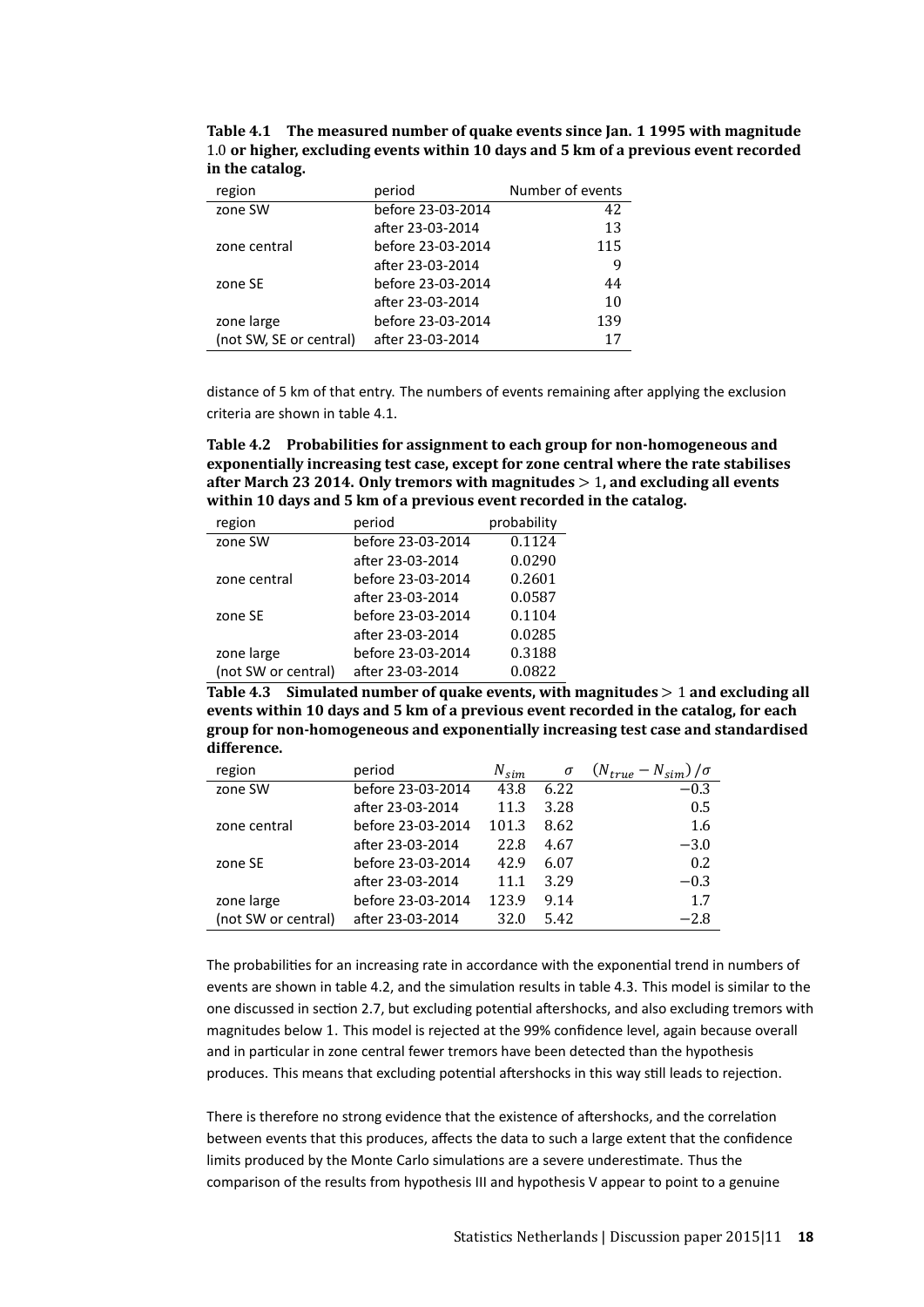change in the rate of generation of tremors.

### **5 Conclusions**

From the analysis presented in this report, it can be concluded that spatially there is a statistically significant enhancement of the earthquake rate in two zones, SW and central, where gas production takes place, compared to the surrounding region, by factors of around 2.2 and 2.8 respectively. If only the best-localised tremors with magnitudes above 1.5 are taken into account the enhancements become 1.8 and 3.8 respectively. The region SE does not show such enhancements. For all regions SW, SE, and central, as well as the area directly surrounding these regions of particular interest, there is an increasing trend in the earthquake rate with time since Jan. 1 1995, which can be fit with an exponential increase with a doubling time of  $\sim 5.4$  years.

Also in the most recent 20 months, since March 23 2014, the data are consistent with this spatial and temporal behaviour except for the central zone, where production was reduced substantially within weeks from the beginning of January 2014, and where the subsidence measured using GPS data appears to indicate a break in the trend after around March 23 2014. For this region the hypothesis of a continued increasing rate is rejected at the 99% confidence level. In this region the number of earthquakes is significantly lower than such a trend would produce, and is consistent with the hypothesis that the rate has reduced below the level of March 23 2014. While causality can neither be proved nor disproved on the basis of this research on its own, at present the data are consistent with the hypothesis that the reduced production has had a localised effect of making this earthquake rate not just rise less quickly than in the surrounding region but even drop somewhat. In the regions to the south (SE and SW) where production has not been reduced substantially, the exponential increase appears to continue.

### **References**

- Dost, B., Goutbeek, F., van Eck, T., Kraaijpoel, D. (2012). Monitoring induced seismicity in the north of the netherlands: status report 2010; wr 2012-03. Technical report, KNMI.
- Huc, M., Main, I.G. (2003). Anomalous stress diffusion in earthquake triggering: correlation length, time dependence, and directionality. *J. Geophys. Res. 108 (B7)*, 2324.
- Kumazawa, T. and Y. Ogata (2014). Nonstationary etas models for nonstandard earthquakes. *Ann. Appl. Stat. 8*, 1825--1852.
- Naylor, M., Main, I.G., Touati, S. (2009). Quantifying uncertainty on mean earthquake inter-event times for a finite sample. *J. Geophys. Res. 114 (B0)*, 1316.
- Nederlandse Aardolie Maatschappij BV (2013). A technical addendum to the winningsplan Groningen 2013 subsidence, induced earthquakes and seismic hazard analysis in the Groningen field. Technical report.
- Pijpers, F. (2014). Phase 0 report 1 : significance of trend changes in ground subsidence in Groningen. Technical report, Statistics Netherlands.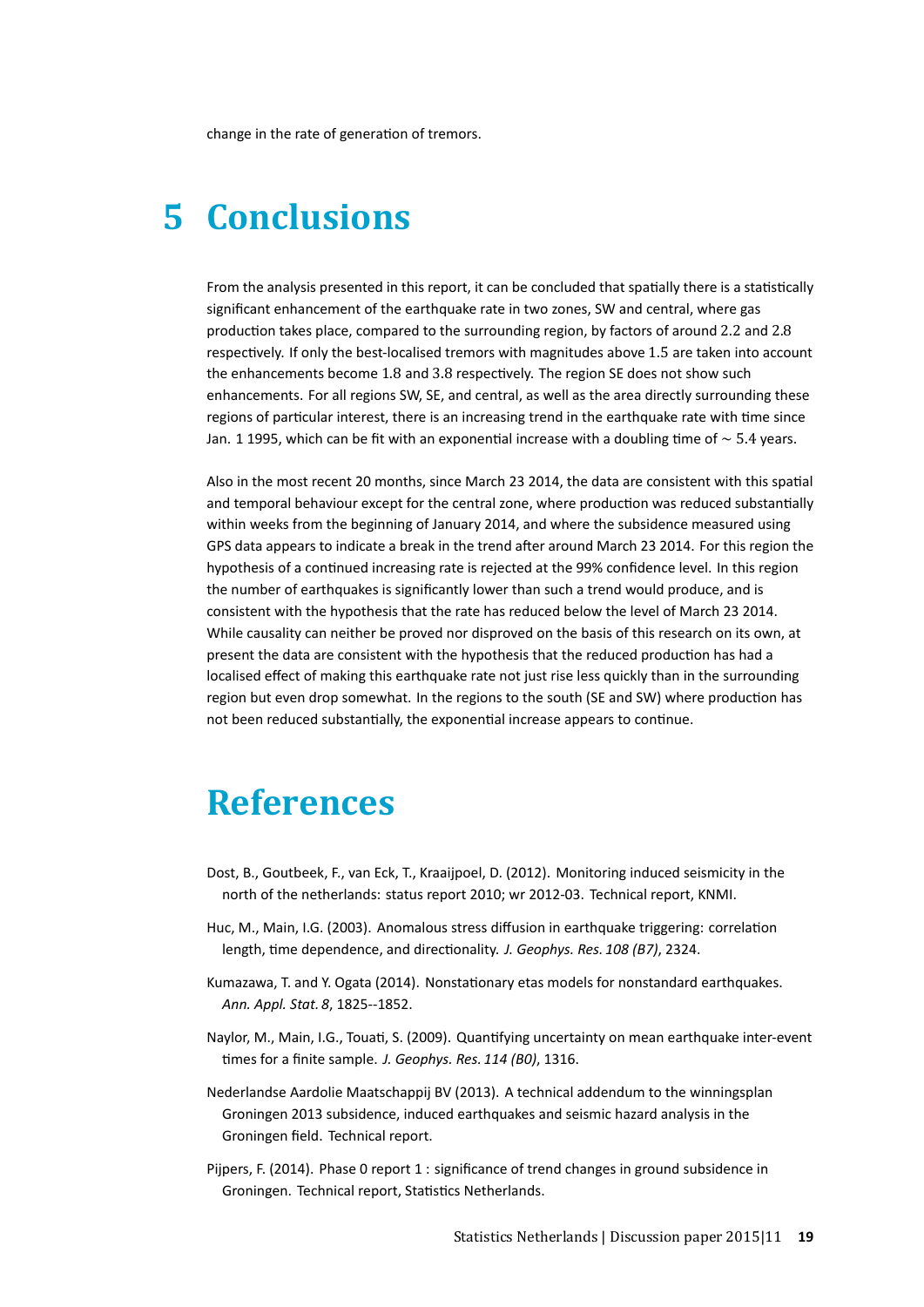- Pijpers, F. and D. van der Laan (2015a). Phase 1 update may 2015: trend changes in ground subsidence in Groningen. Technical report, Statistics Netherlands.
- Pijpers, F. and D. van der Laan (2015b). Trend changes in ground subsidence in Groningen update november 2015. Technical report, Statistics Netherlands.
- Robert, C. and G. Casella (2004). *Monte Carlo Statistical Methods*. Springer.
- Tarantola, A. (2004). *Inverse Problem Theory and Methods for Model Parameter Estimation*. SIAM.